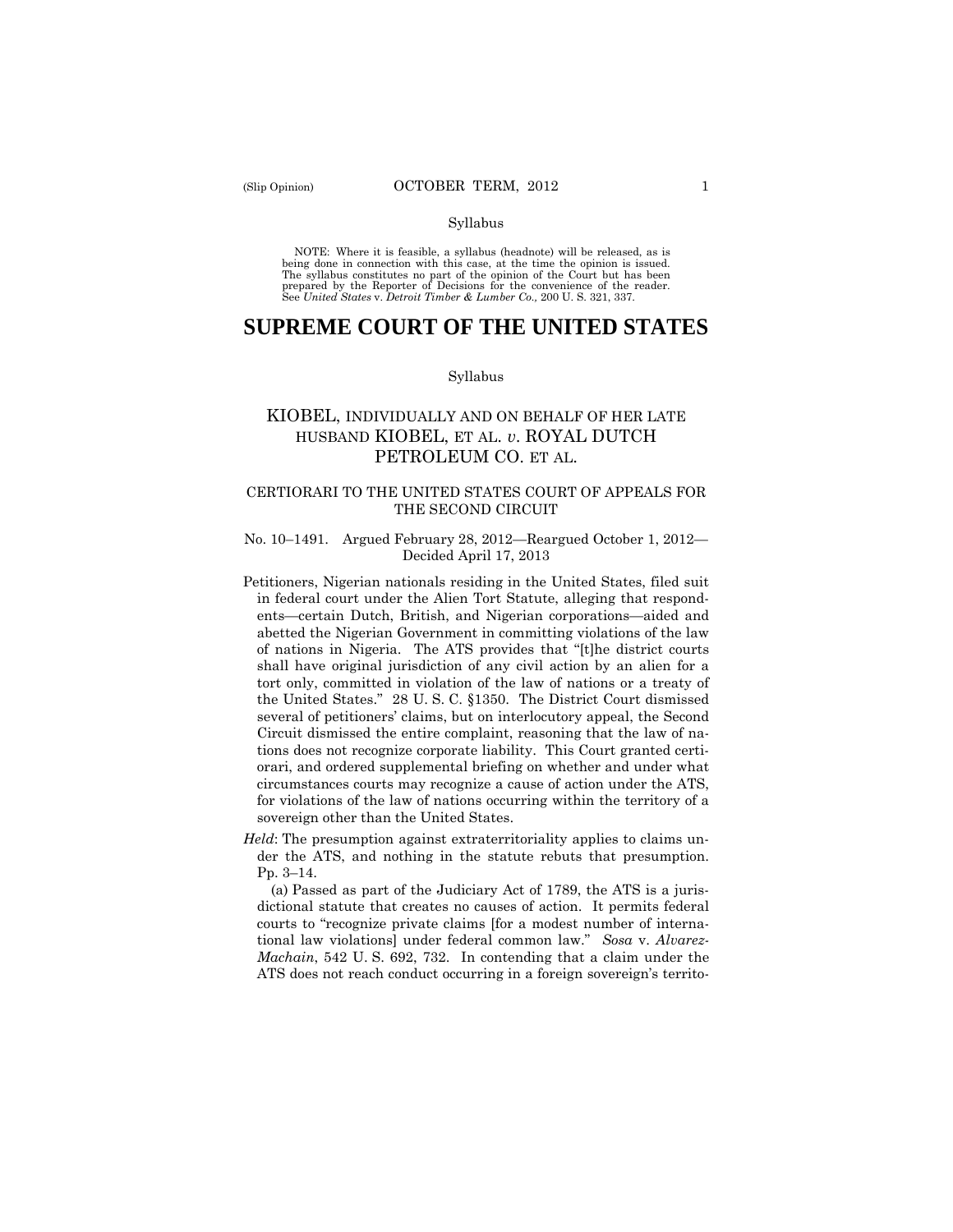#### Syllabus

ry, respondents rely on the presumption against extraterritorial application, which provides that "[w]hen a statute gives no clear indication of an extraterritorial application, it has none," *Morrison* v. *National Australia Bank Ltd.*, 561 U. S. \_\_\_, \_\_\_. The presumption "serves to protect against unintended clashes between our laws and those of other nations which could result in international discord." *EEOC* v. *Arabian American Oil Co.*, 499 U. S. 244, 248. It is typically applied to discern whether an Act of Congress regulating conduct applies abroad, see, *e.g., id.,* at 246, but its underlying principles similarly constrain courts when considering causes of action that may be brought under the ATS. Indeed, the danger of unwarranted judicial interference in the conduct of foreign policy is magnified in this context, where the question is not what Congress has done but what courts may do. These foreign policy concerns are not diminished by the fact that *Sosa* limited federal courts to recognizing causes of action only for alleged violations of international law norms that are " 'specific, universal, and obligatory," 542 U. S., at 732. Pp. 3–6.

 es of the ATS. Nothing in the ATS's text evinces a clear indication of (b) The presumption is not rebutted by the text, history, or purposextraterritorial reach. Violations of the law of nations affecting aliens can occur either within or outside the United States. And generic terms, like "any" in the phrase "any civil action," do not rebut the presumption against extraterritoriality. See, *e.g., Morrison, supra*, at

\_\_\_. Petitioners also rely on the common-law "transitory torts" doctrine, but that doctrine is inapposite here; as the Court has explained, "the only justification for allowing a party to recover when the cause of action arose in another civilized jurisdiction is a wellfounded belief that it was a cause of action in that place," *Cuba R. Co.*  v. *Crosby*, 222 U. S. 473, 479. The question under *Sosa* is not whether a federal court has jurisdiction to entertain a cause of action provided by foreign or even international law. The question is instead whether the court has authority to recognize a cause of action under U. S. law to enforce a norm of international law. That question is not answered by the mere fact that the ATS mentions torts.

The historical background against which the ATS was enacted also does not overcome the presumption. When the ATS was passed, "three principal offenses against the law of nations" had been identified by Blackstone: violation of safe conducts, infringement of the rights of ambassadors, and piracy. *Sosa*, *supra,* at 723, 724. Prominent contemporary examples of the first two offenses—immediately before and after passage of the ATS—provide no support for the proposition that Congress expected causes of action to be brought under the statute for violations of the law of nations occurring abroad. And although the offense of piracy normally occurs on the high seas,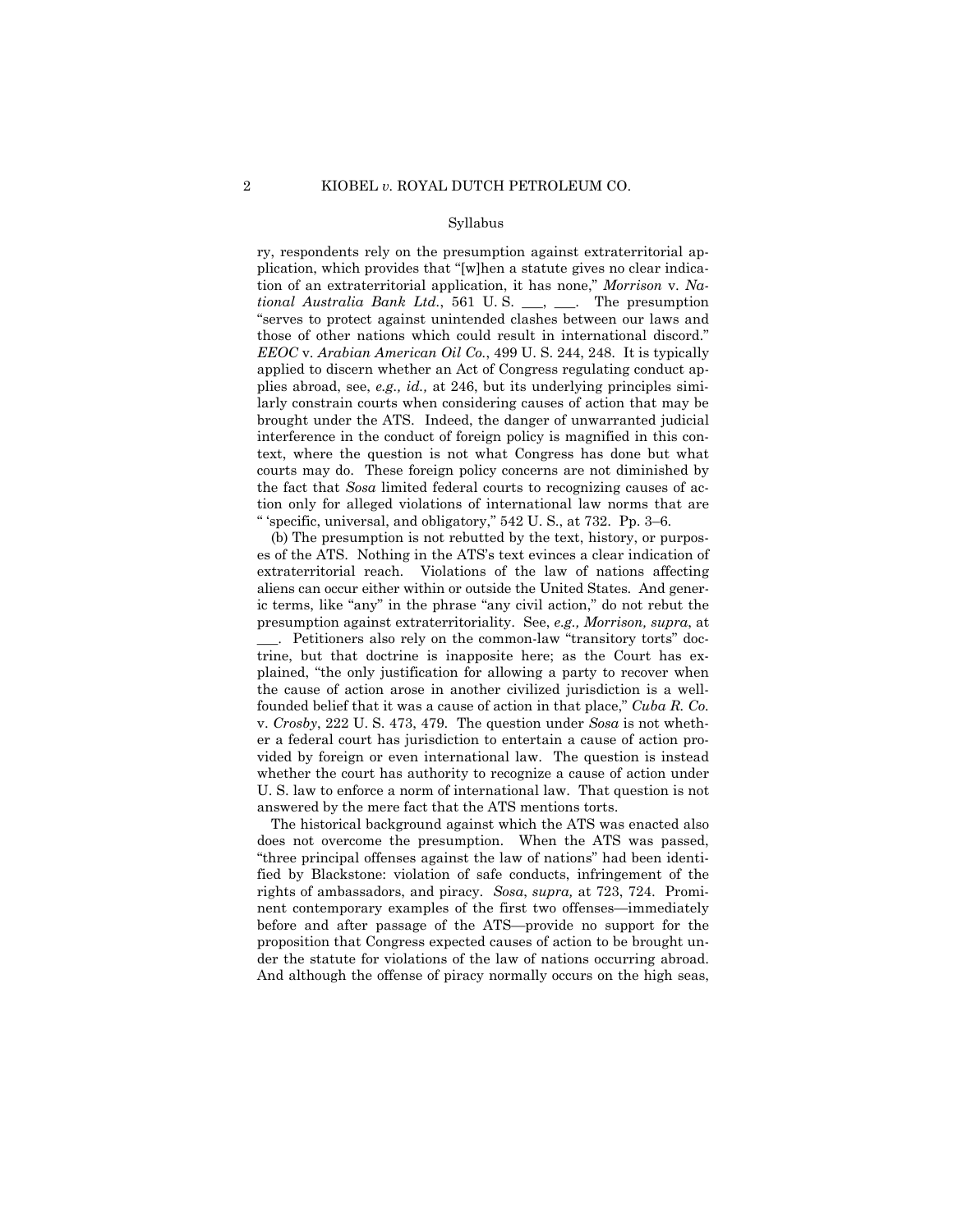### Syllabus

beyond the territorial jurisdiction of the United States or any other country, applying U. S. law to pirates does not typically impose the sovereign will of the United States onto conduct occurring within the territorial jurisdiction of another sovereign, and therefore carries less direct foreign policy consequences. A 1795 opinion of Attorney General William Bradford regarding the conduct of U. S. citizens on both the high seas and a foreign shore is at best ambiguous about the ATS's extraterritorial application; it does not suffice to counter the weighty concerns underlying the presumption against extraterritoriality. Finally, there is no indication that the ATS was passed to make the United States a uniquely hospitable forum for the enforcement of international norms. Pp. 6–14.

621 F. 3d 111, affirmed.

 KENNEDY, THOMAS, and ALITO, JJ., joined. KENNEDY, J., filed a concur- ring opinion. ALITO, J., filed a concurring opinion, in which THOMAS, J., ROBERTS, C. J., delivered the opinion of the Court, in which SCALIA, joined. BREYER, J., filed an opinion concurring in the judgment, in which GINSBURG, SOTOMAYOR, and KAGAN, JJ., joined.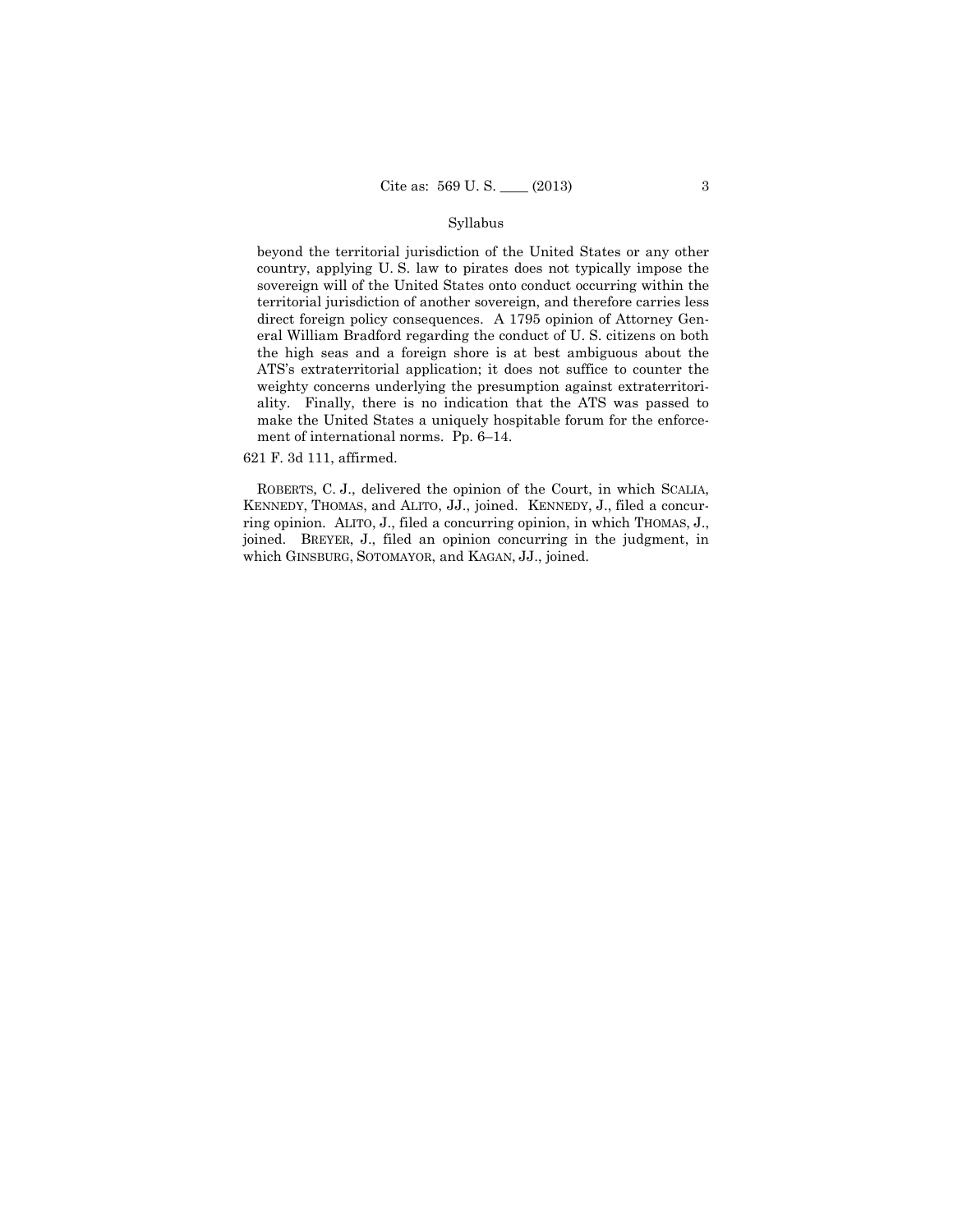preliminary print of the United States Reports. Readers are requested to notify the Reporter of Decisions, Supreme Court of the United States, Wash- ington, D. C. 20543, of any typographical or other formal errors, in order that corrections may be made before the preliminary print goes to press. NOTICE: This opinion is subject to formal revision before publication in the

# $\frac{1}{2}$  ,  $\frac{1}{2}$  ,  $\frac{1}{2}$  ,  $\frac{1}{2}$  ,  $\frac{1}{2}$  ,  $\frac{1}{2}$  ,  $\frac{1}{2}$ **SUPREME COURT OF THE UNITED STATES**

### $\frac{1}{2}$  ,  $\frac{1}{2}$  ,  $\frac{1}{2}$  ,  $\frac{1}{2}$  ,  $\frac{1}{2}$  ,  $\frac{1}{2}$ No. 10–1491

# ESTHER KIOBEL, INDIVIDUALLY AND ON BEHALF OF HER LATE HUSBAND, DR. BARINEM KIOBEL, ET AL., PETI-TIONERS *v.* ROYAL DUTCH PETROLEUM CO. ET AL.

# ON WRIT OF CERTIORARI TO THE UNITED STATES COURT OF APPEALS FOR THE SECOND CIRCUIT

# [April 17, 2013]

CHIEF JUSTICE ROBERTS delivered the opinion of the Court.

 of the law of nations occurring within the territory of a Petitioners, a group of Nigerian nationals residing in the United States, filed suit in federal court against certain Dutch, British, and Nigerian corporations. Petitioners sued under the Alien Tort Statute, 28 U. S. C. §1350, alleging that the corporations aided and abetted the Nigerian Government in committing violations of the law of nations in Nigeria. The question presented is whether and under what circumstances courts may recognize a cause of action under the Alien Tort Statute, for violations sovereign other than the United States.

I

Petitioners were residents of Ogoniland, an area of 250 square miles located in the Niger delta area of Nigeria and populated by roughly half a million people. When the complaint was filed, respondents Royal Dutch Petroleum Company and Shell Transport and Trading Company, p.l.c., were holding companies incorporated in the Nether-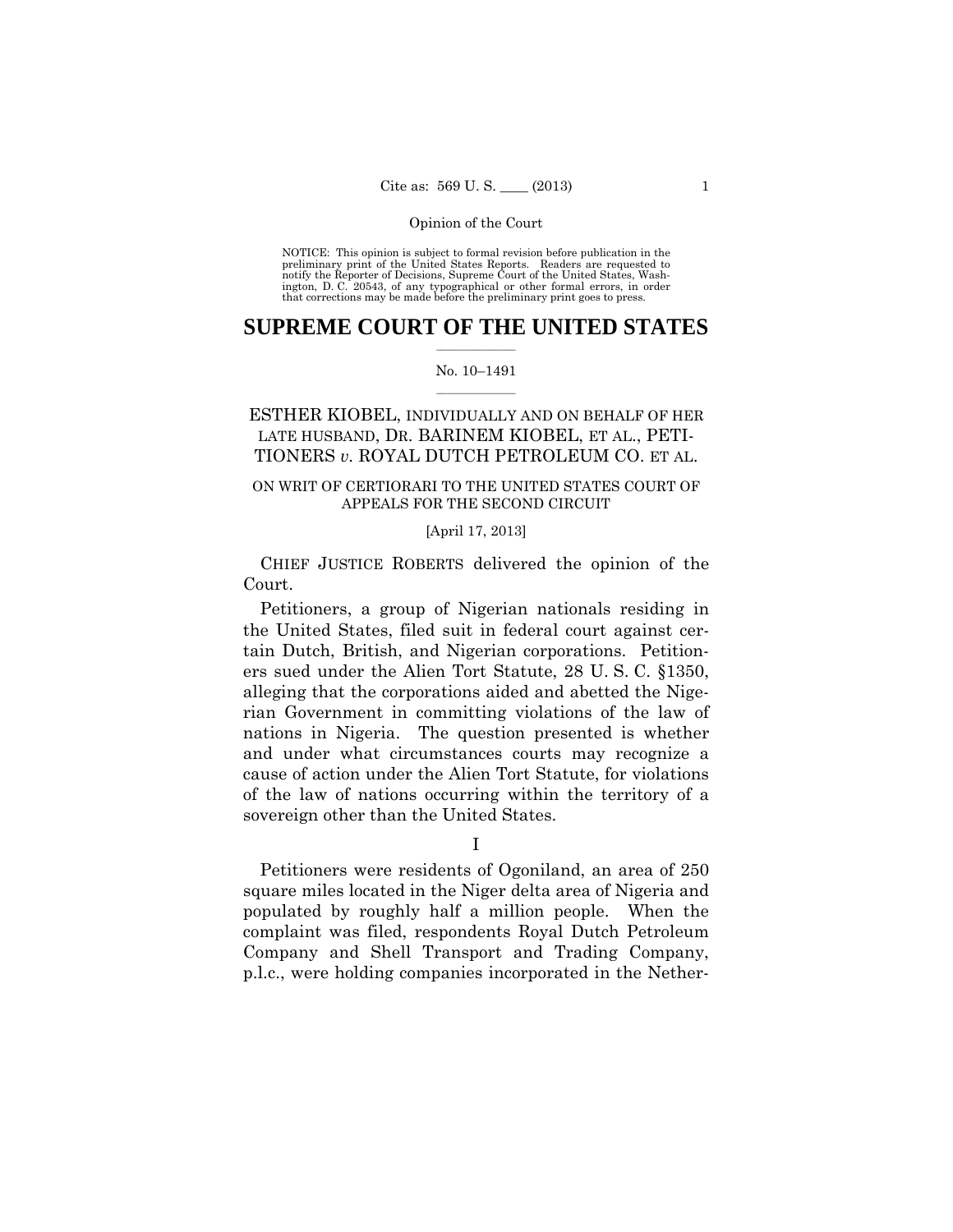lands and England, respectively. Their joint subsidiary, respondent Shell Petroleum Development Company of Nigeria, Ltd. (SPDC), was incorporated in Nigeria, and engaged in oil exploration and production in Ogoniland. According to the complaint, after concerned residents of Ogoniland began protesting the environmental effects of SPDC's practices, respondents enlisted the Nigerian Government to violently suppress the burgeoning demonstrations. Throughout the early 1990's, the complaint alleges, Nigerian military and police forces attacked Ogoni villages, beating, raping, killing, and arresting residents and destroying or looting property. Petitioners further allege that respondents aided and abetted these atrocities by, among other things, providing the Nigerian forces with food, transportation, and compensation, as well as by allowing the Nigerian military to use respondents' property as a staging ground for attacks.

 and requesting relief under customary international law. Following the alleged atrocities, petitioners moved to the United States where they have been granted political asylum and now reside as legal residents. See Supp. Brief for Petitioners 3, and n. 2. They filed suit in the United States District Court for the Southern District of New York, alleging jurisdiction under the Alien Tort Statute The ATS provides, in full, that "[t]he district courts shall have original jurisdiction of any civil action by an alien for a tort only, committed in violation of the law of nations or a treaty of the United States." 28 U. S. C. §1350. According to petitioners, respondents violated the law of nations by aiding and abetting the Nigerian Government in committing (1) extrajudicial killings; (2) crimes against humanity; (3) torture and cruel treatment; (4) arbitrary arrest and detention; (5) violations of the rights to life, liberty, security, and association; (6) forced exile; and (7) property destruction. The District Court dismissed the first, fifth, sixth, and seventh claims, reasoning that the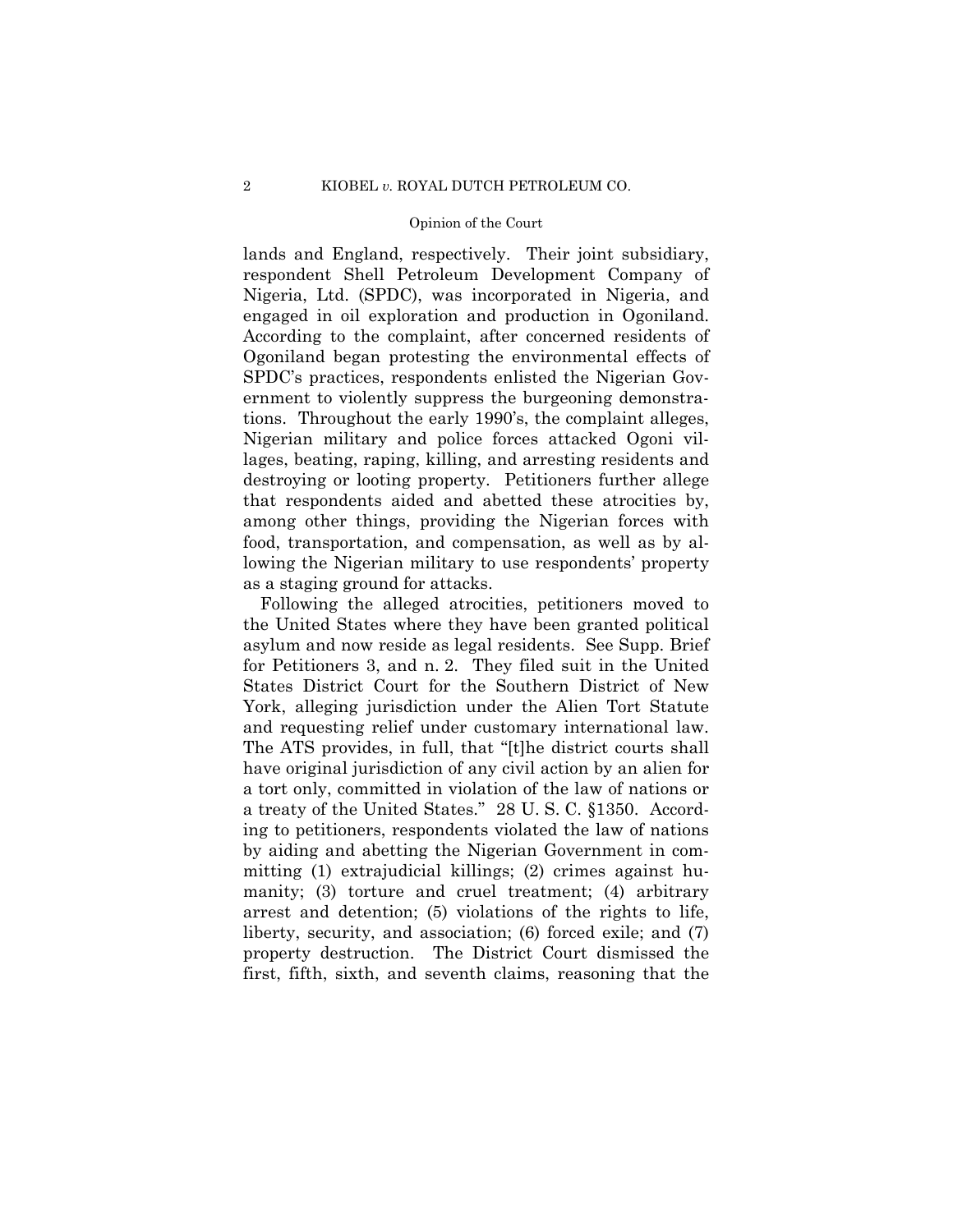facts alleged to support those claims did not give rise to a violation of the law of nations. The court denied respondents' motion to dismiss with respect to the remaining claims, but certified its order for interlocutory appeal pursuant to §1292(b).

The Second Circuit dismissed the entire complaint, reasoning that the law of nations does not recognize corporate liability. 621 F. 3d 111 (2010). We granted certiorari to consider that question. 565 U. S. \_\_\_ (2011). After oral argument, we directed the parties to file supplemental briefs addressing an additional question: "Whether and under what circumstances the [ATS] allows courts to recognize a cause of action for violations of the law of nations occurring within the territory of a sovereign other than the United States."  $565$  U.S.  $\_\_$  (2012). We heard oral argument again and now affirm the judgment below, based on our answer to the second question.

II

Passed as part of the Judiciary Act of 1789, the ATS was invoked twice in the late 18th century, but then only once more over the next 167 years. Act of Sept. 24, 1789, §9, 1 Stat 77; see *Moxon* v. *The Fanny*, 17 F. Cas. 942 (No. 9,895) (DC Pa. 1793); *Bolchos* v. *Darrel*, 3 F. Cas. 810 (No. 1,607) (DC SC 1795); *O'Reilly de Camara* v. *Brooke*, 209 U. S. 45 (1908); *Khedivial Line, S.A.E.* v. *Seafarers' Int'l Union*, 278 F. 2d 49, 51–52 (CA2 1960) (*per curiam*). The statute provides district courts with jurisdiction to hear certain claims, but does not expressly provide any causes of action. We held in *Sosa* v. *Alvarez-Machain*, 542 U. S. 692, 714 (2004), however, that the First Congress did not intend the provision to be "stillborn." The grant of jurisdiction is instead "best read as having been enacted on the understanding that the common law would provide a cause of action for [a] modest number of international law violations." *Id.*, at 724. We thus held that federal courts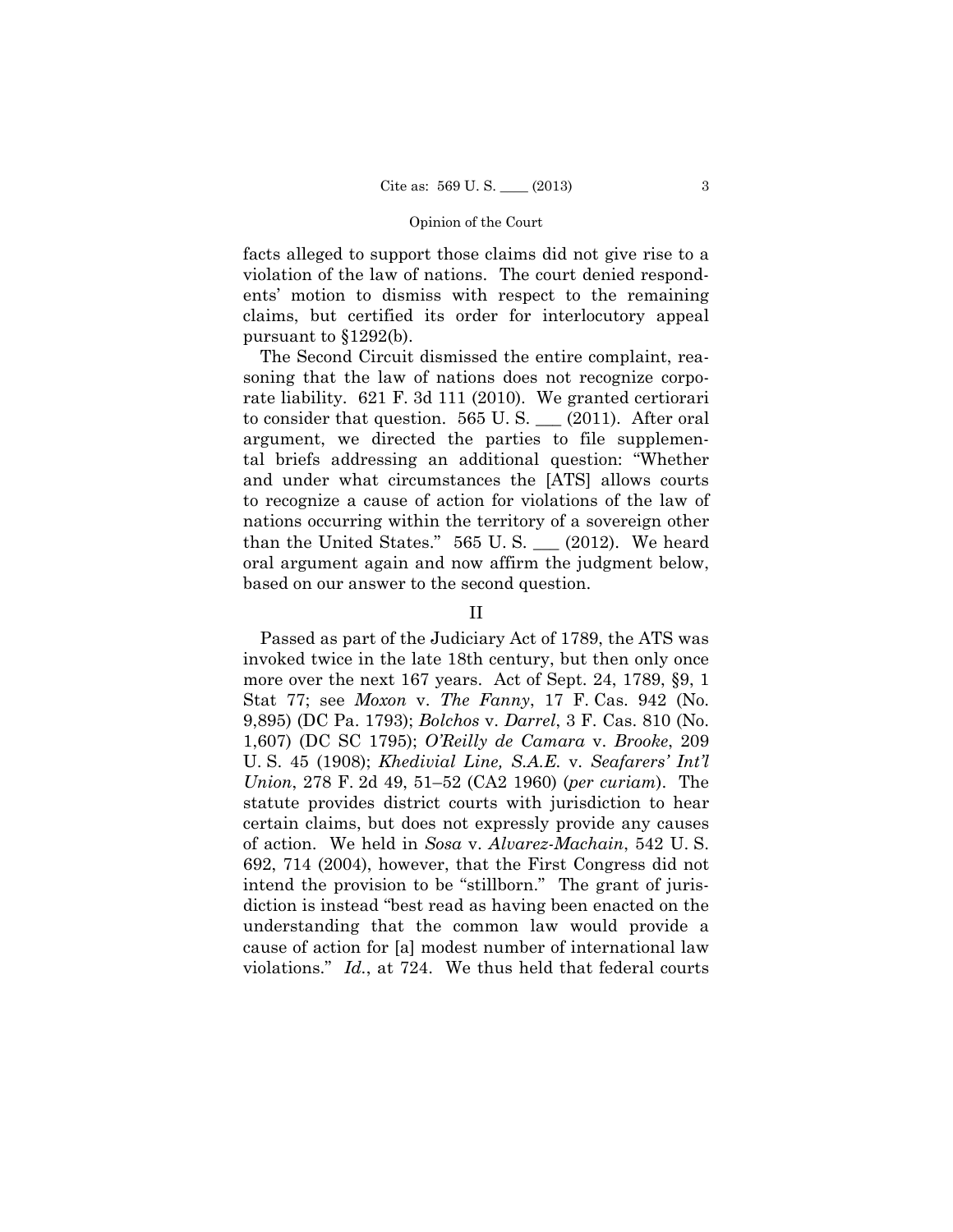may "recognize private claims [for such violations] under federal common law." *Id.,* at 732. The Court in *Sosa*  rejected the plaintiff 's claim in that case for "arbitrary arrest and detention," on the ground that it failed to state a violation of the law of nations with the requisite "definite content and acceptance among civilized nations." *Id.,*  at 699, 732.

The question here is not whether petitioners have stated a proper claim under the ATS, but whether a claim may reach conduct occurring in the territory of a foreign sovereign. Respondents contend that claims under the ATS do not, relying primarily on a canon of statutory interpretation known as the presumption against extraterritorial application. That canon provides that "[w]hen a statute gives no clear indication of an extraterritorial application, it has none," *Morrison* v. *National Australia Bank Ltd.*, 561 U.S.  $\frac{1}{2}$ ,  $\frac{1}{2010}$  (slip op., at 6), and reflects the "presumption that United States law governs domestically but does not rule the world," *Microsoft Corp.* v. *AT&T Corp.*, 550 U. S. 437, 454 (2007).

This presumption "serves to protect against unintended clashes between our laws and those of other nations which could result in international discord." *EEOC* v. *Arabian American Oil Co.*, 499 U. S. 244, 248 (1991) (*Aramco*). As this Court has explained:

"For us to run interference in . . . a delicate field of international relations there must be present the affirmative intention of the Congress clearly expressed. It alone has the facilities necessary to make fairly such an important policy decision where the possibilities of international discord are so evident and retaliative action so certain." *Benz* v. *Compania Naviera Hidalgo, S. A.*, 353 U. S. 138, 147 (1957). The presumption against extraterritorial application helps ensure that the Judiciary does not erroneously adopt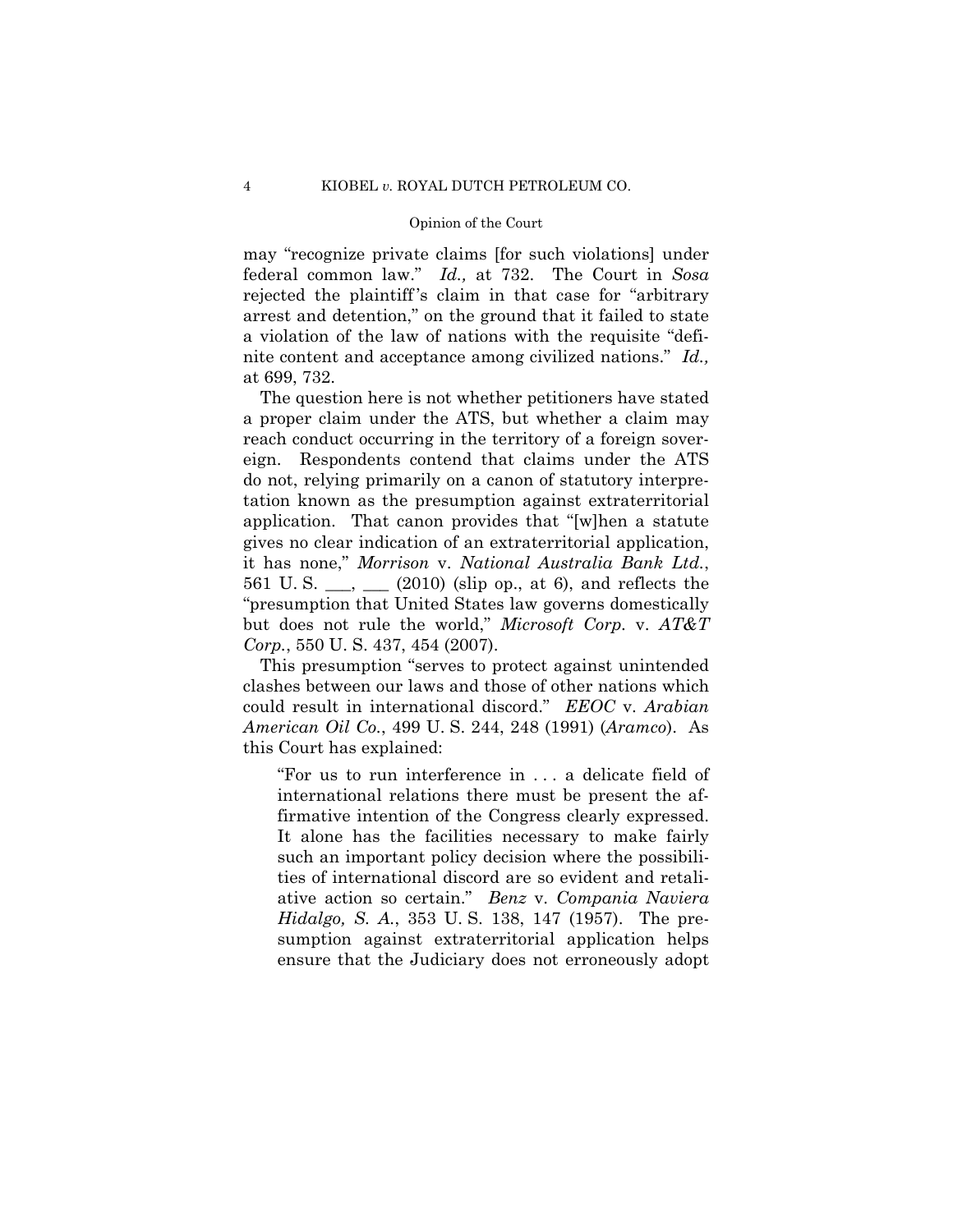an interpretation of U. S. law that carries foreign policy consequences not clearly intended by the political branches.

 an Act of Congress regulating conduct applies abroad. We typically apply the presumption to discern whether See, *e.g., Aramco*, *supra,* at 246 ("These cases present the issue whether Title VII applies extraterritorially to regulate the employment practices of United States employers who employ United States citizens abroad"); *Morrison*, *supra*, at \_\_\_ (slip op., at 4) (noting that the question of extraterritorial application was a "merits question," not a question of jurisdiction). The ATS, on the other hand, is "strictly jurisdictional." *Sosa*, 542 U. S., at 713. It does not directly regulate conduct or afford relief. It instead allows federal courts to recognize certain causes of action based on sufficiently definite norms of international law. But we think the principles underlying the canon of interpretation similarly constrain courts considering causes of action that may be brought under the ATS.

Indeed, the danger of unwarranted judicial interference in the conduct of foreign policy is magnified in the context of the ATS, because the question is not what Congress has done but instead what courts may do. This Court in *Sosa*  repeatedly stressed the need for judicial caution in considering which claims could be brought under the ATS, in light of foreign policy concerns. As the Court explained, "the potential [foreign policy] implications . . . of recognizing . . . . causes [under the ATS] should make courts particularly wary of impinging on the discretion of the Legislative and Executive Branches in managing foreign affairs." *Id.*, at 727; see also *id.*, at 727–728 ("Since many attempts by federal courts to craft remedies for the violation of new norms of international law would raise risks of adverse foreign policy consequences, they should be undertaken, if at all, with great caution"); *id.*, at 727 ("[T]he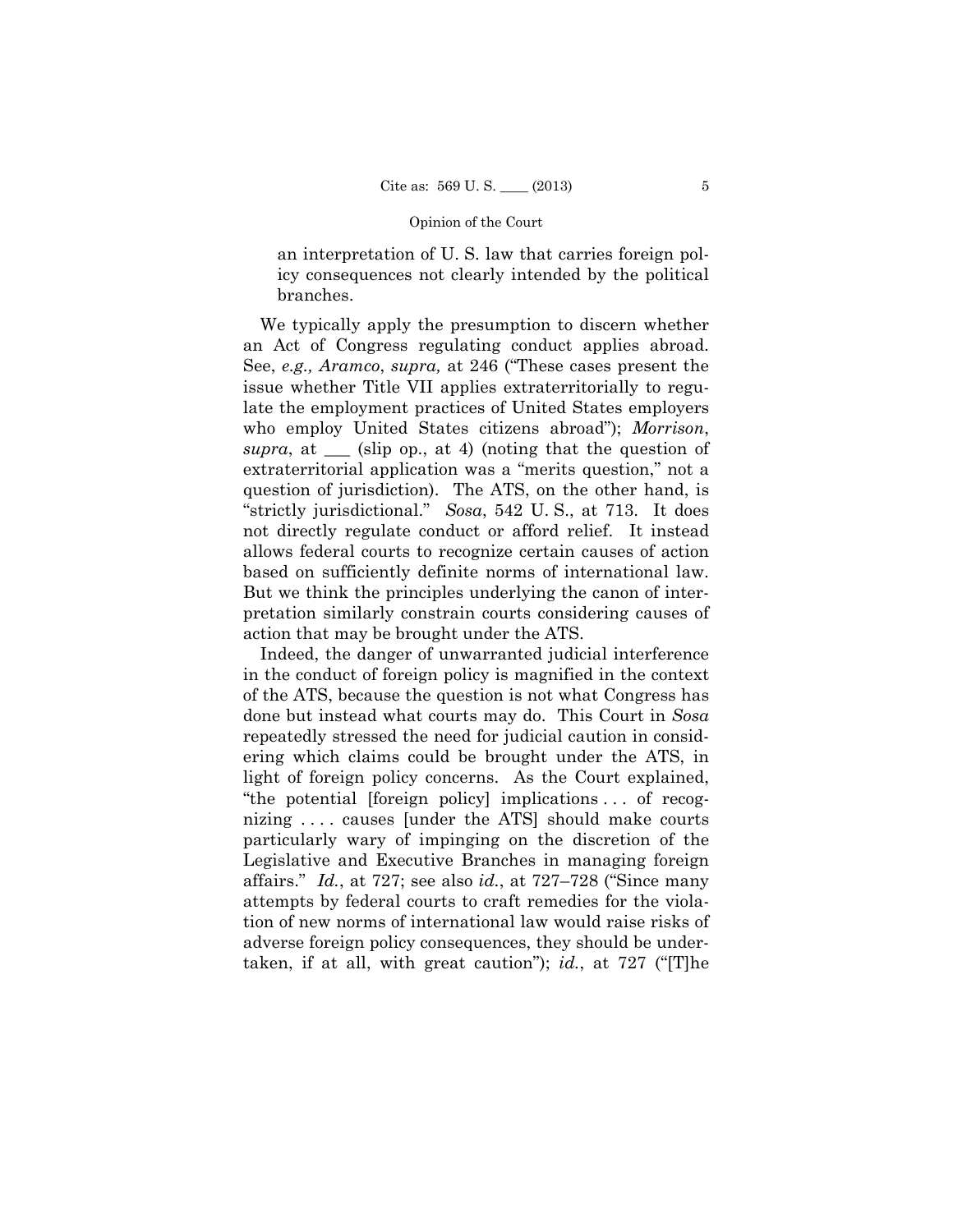possible collateral consequences of making international rules privately actionable argue for judicial caution"). These concerns, which are implicated in any case arising under the ATS, are all the more pressing when the question is whether a cause of action under the ATS reaches conduct within the territory of another sovereign.

These concerns are not diminished by the fact that *Sosa*  limited federal courts to recognizing causes of action only for alleged violations of international law norms that are "'specific, universal, and obligatory.'" *Id.,* at 732 (quoting *In re Estate of Marcos*, *Human Rights Litigation*, 25 F. 3d 1467, 1475 (CA9 1994)). As demonstrated by Congress's enactment of the Torture Victim Protection Act of 1991, 106 Stat. 73, note following 28 U. S. C. §1350, identifying such a norm is only the beginning of defining a cause of action. See *id.,* §3 (providing detailed definitions for extrajudicial killing and torture); *id.,* §2 (specifying who may be liable, creating a rule of exhaustion, and establishing a statute of limitations). Each of these decisions carries with it significant foreign policy implications.

The principles underlying the presumption against extraterritoriality thus constrain courts exercising their power under the ATS.

# III

Petitioners contend that even if the presumption applies, the text, history, and purposes of the ATS rebut it for causes of action brought under that statute. It is true that Congress, even in a jurisdictional provision, can indicate that it intends federal law to apply to conduct occurring abroad. See, *e.g.,* 18 U. S. C. §1091(e) (2006 ed., Supp. V) (providing jurisdiction over the offense of genocide "regardless of where the offense is committed" if the alleged offender is, among other things, "present in the United States"). But to rebut the presumption, the ATS would need to evince a "clear indication of extraterritorial-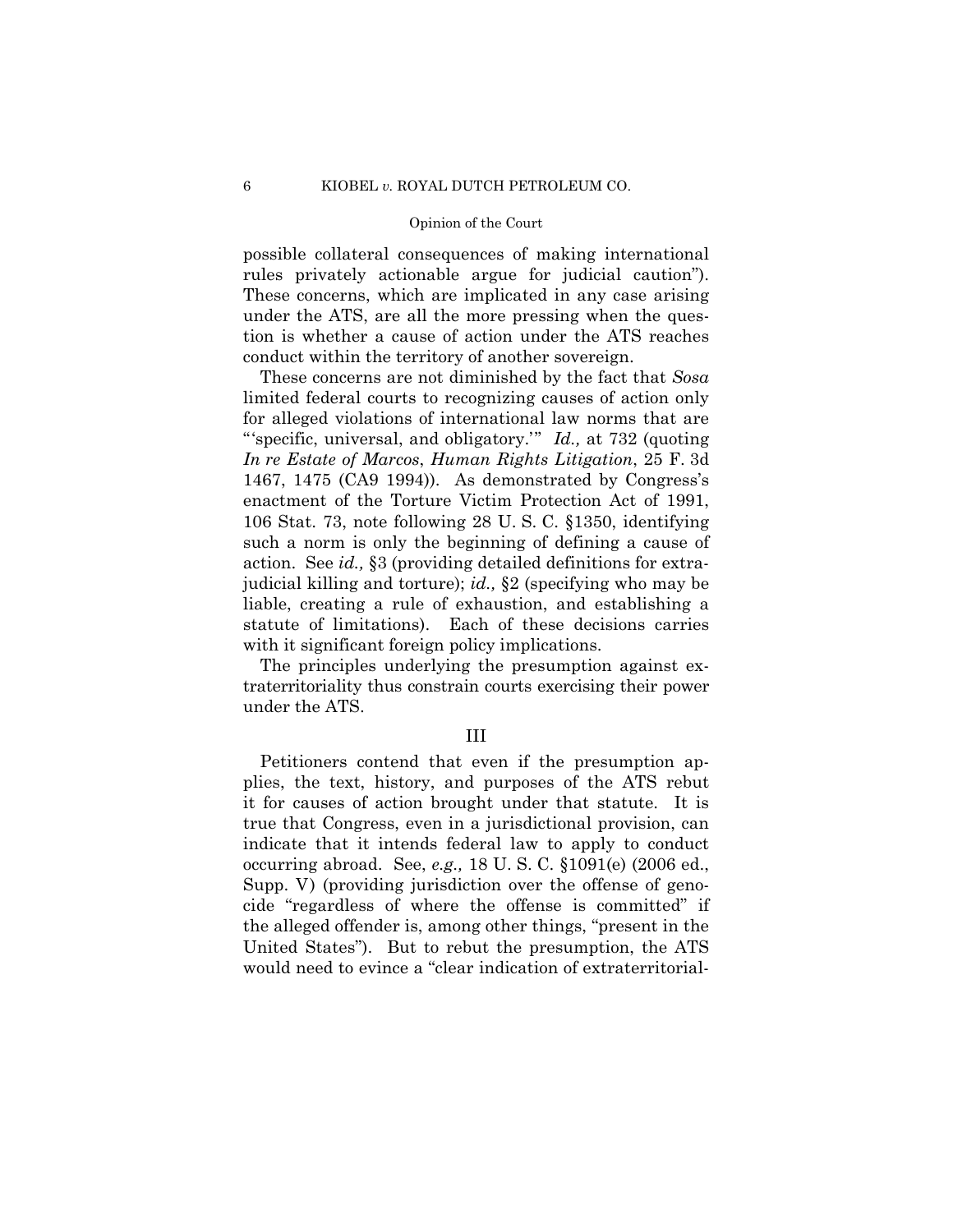ity." *Morrison*, 561 U. S., at \_\_\_ (slip op., at 16). It does not.

To begin, nothing in the text of the statute suggests that Congress intended causes of action recognized under it to have extraterritorial reach. The ATS covers actions by aliens for violations of the law of nations, but that does not imply extraterritorial reach—such violations affecting aliens can occur either within or outside the United States. Nor does the fact that the text reaches "*any* civil action" suggest application to torts committed abroad; it is well established that generic terms like "any" or "every" do not rebut the presumption against extraterritoriality. See, *e.g., id.*, at \_\_\_ (slip op., at 13–14); *Small* v. *United States*, 544 U. S. 385, 388 (2005); *Aramco*, 499 U. S., at 248–250; *Foley Bros., Inc.* v. *Filardo*, 336 U. S. 281, 287 (1949).

Petitioners make much of the fact that the ATS provides jurisdiction over civil actions for "torts" in violation of the law of nations. They claim that in using that word, the First Congress "necessarily meant to provide for jurisdiction over extraterritorial transitory torts that could arise on foreign soil." Supp. Brief for Petitioners 18. For support, they cite the common-law doctrine that allowed courts to assume jurisdiction over such "transitory torts," including actions for personal injury, arising abroad. See *Mostyn* v. *Fabrigas*, 1 Cowp. 161, 177, 98 Eng. Rep. 1021, 1030 (1774) (Mansfield, L.) ("[A]ll actions of a transitory nature that arise abroad may be laid as happening in an English county"); *Dennick* v. *Railroad Co.*, 103 U. S. 11, 18 (1881) ("Wherever, by either the common law or the statute law of a State, a right of action has become fixed and a legal liability incurred, that liability may be enforced and the right of action pursued in any court which has jurisdiction of such matters and can obtain jurisdiction of the parties").

Under the transitory torts doctrine, however, "the only justification for allowing a party to recover when the cause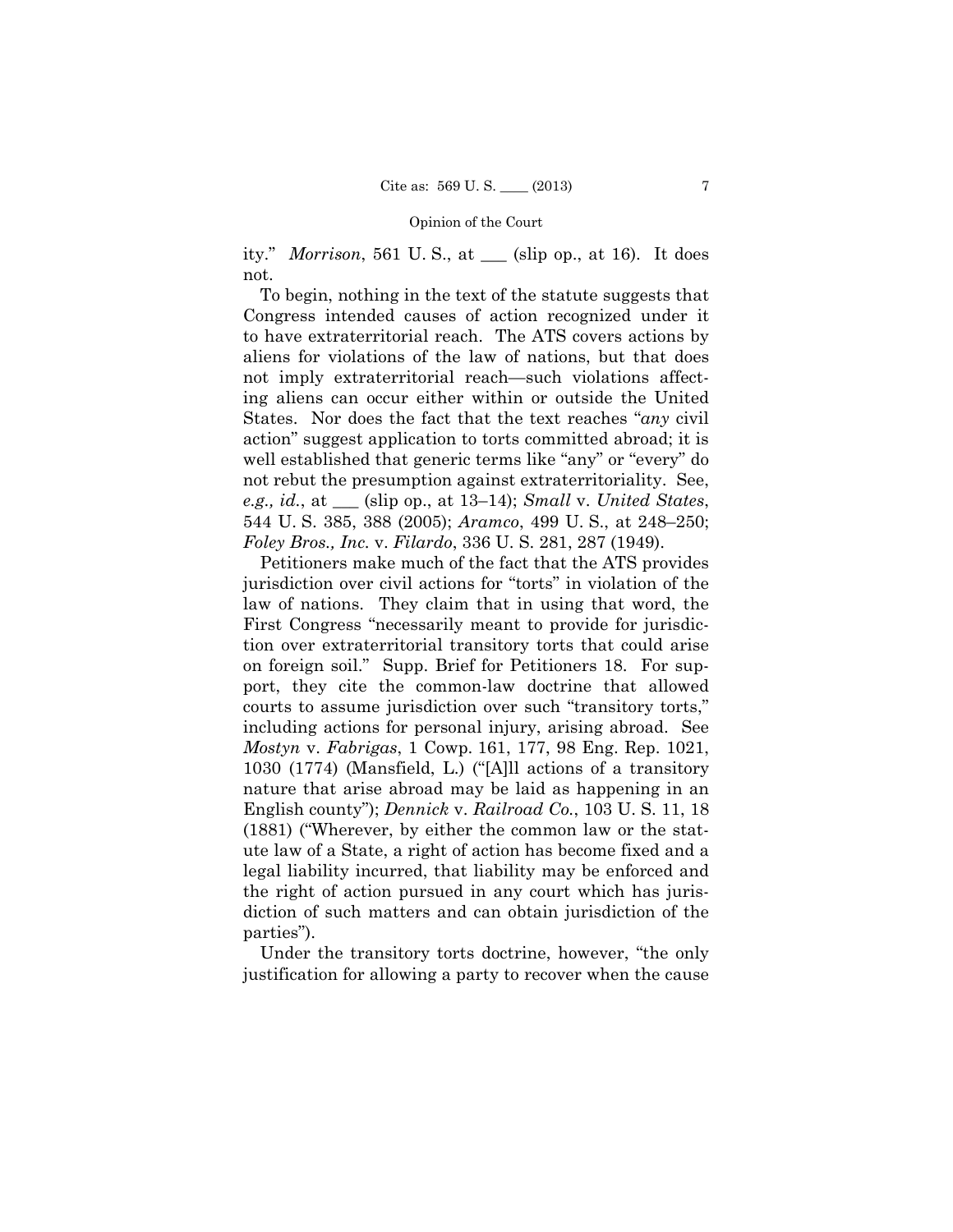of action arose in another civilized jurisdiction is a well founded belief that it was a cause of action in that place." *Cuba R. Co.* v. *Crosby*, 222 U. S. 473, 479 (1912) (majority opinion of Holmes, J.). The question under *Sosa* is not whether a federal court has jurisdiction to entertain a cause of action provided by foreign or even international law. The question is instead whether the court has authority to recognize a cause of action under U. S. law to enforce a norm of international law. The reference to "tort" does not demonstrate that the First Congress "necessarily meant" for those causes of action to reach conduct in the territory of a foreign sovereign. In the end, nothing in the text of the ATS evinces the requisite clear indication of extraterritoriality.

Nor does the historical background against which the ATS was enacted overcome the presumption against application to conduct in the territory of another sovereign. See *Morrison*, *supra*, at \_\_\_ (slip op., at 16) (noting that "[a]ssuredly context can be consulted" in determining whether a cause of action applies abroad). We explained in *Sosa* that when Congress passed the ATS, "three principal offenses against the law of nations" had been identified by Blackstone: violation of safe conducts, infringement of the rights of ambassadors, and piracy. 542 U. S., at 723, 724; see 4 W. Blackstone, Commentaries on the Laws of England 68 (1769). The first two offenses have no necessary extraterritorial application. Indeed, Blackstone in describing them—did so in terms of conduct occurring within the forum nation. See *ibid.* (describing the right of safe conducts for those "who are here"); 1 *id.,*  at 251 (1765) (explaining that safe conducts grant a member of one society "a right to intrude into another"); *id.,* at 245–248 (recognizing the king's power to "receiv[e] ambassadors at home" and detailing their rights in the state "wherein they are appointed to reside"); see also E. De Vattel, Law of Nations 465 (J. Chitty et al. transl. and ed.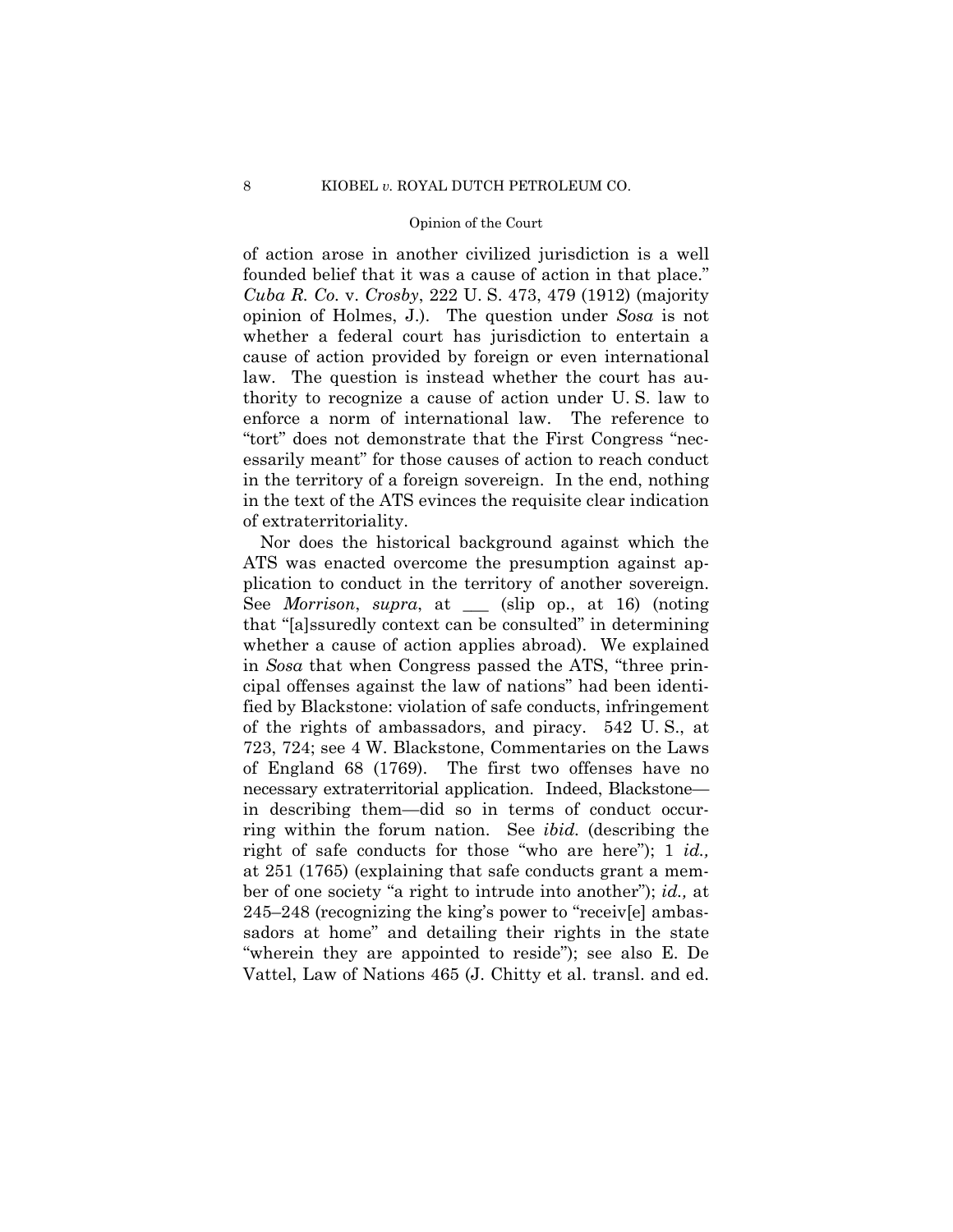1883) ("[O]n his entering the country to which he is sent, and making himself known, [the ambassador] is under the protection of the law of nations . . .").

 country unless an adequate remedy were provided. Two notorious episodes involving violations of the law of nations occurred in the United States shortly before passage of the ATS. Each concerned the rights of ambassadors, and each involved conduct within the Union. In 1784, a French adventurer verbally and physically assaulted Francis Barbe Marbois—the Secretary of the French Legion—in Philadelphia. The assault led the French Minister Plenipotentiary to lodge a formal protest with the Continental Congress and threaten to leave the *Respublica* v. *De Longschamps*, 1 Dall. 111 (O. T. Phila. 1784); *Sosa*, *supra*, at 716–717, and n. 11. And in 1787, a New York constable entered the Dutch Ambassador's house and arrested one of his domestic servants. See Casto, The Federal Courts' Protective Jurisdiction over Torts Committed in Violation of the Law of Nations, 18 Conn. L. Rev. 467, 494 (1986). At the request of Secretary of Foreign Affairs John Jay, the Mayor of New York City arrested the constable in turn, but cautioned that because "'neither Congress nor our [State] Legislature have yet passed any act respecting a breach of the privileges of Ambassadors,'" the extent of any available relief would depend on the common law. See Bradley, The Alien Tort Statute and Article III, 42 Va. J. Int'l L. 587, 641–642 (2002) (quoting 3 Dept. of State, The Diplomatic Correspondence of the United States of America 447 (1837)). The two cases in which the ATS was invoked shortly after its passage also concerned conduct within the territory of the United States. See *Bolchos*, 3 F. Cas. 810 (wrongful seizure of slaves from a vessel while in port in the United States); *Moxon*, 17 F. Cas. 942 (wrongful seizure in United States territorial waters).

These prominent contemporary examples—immediately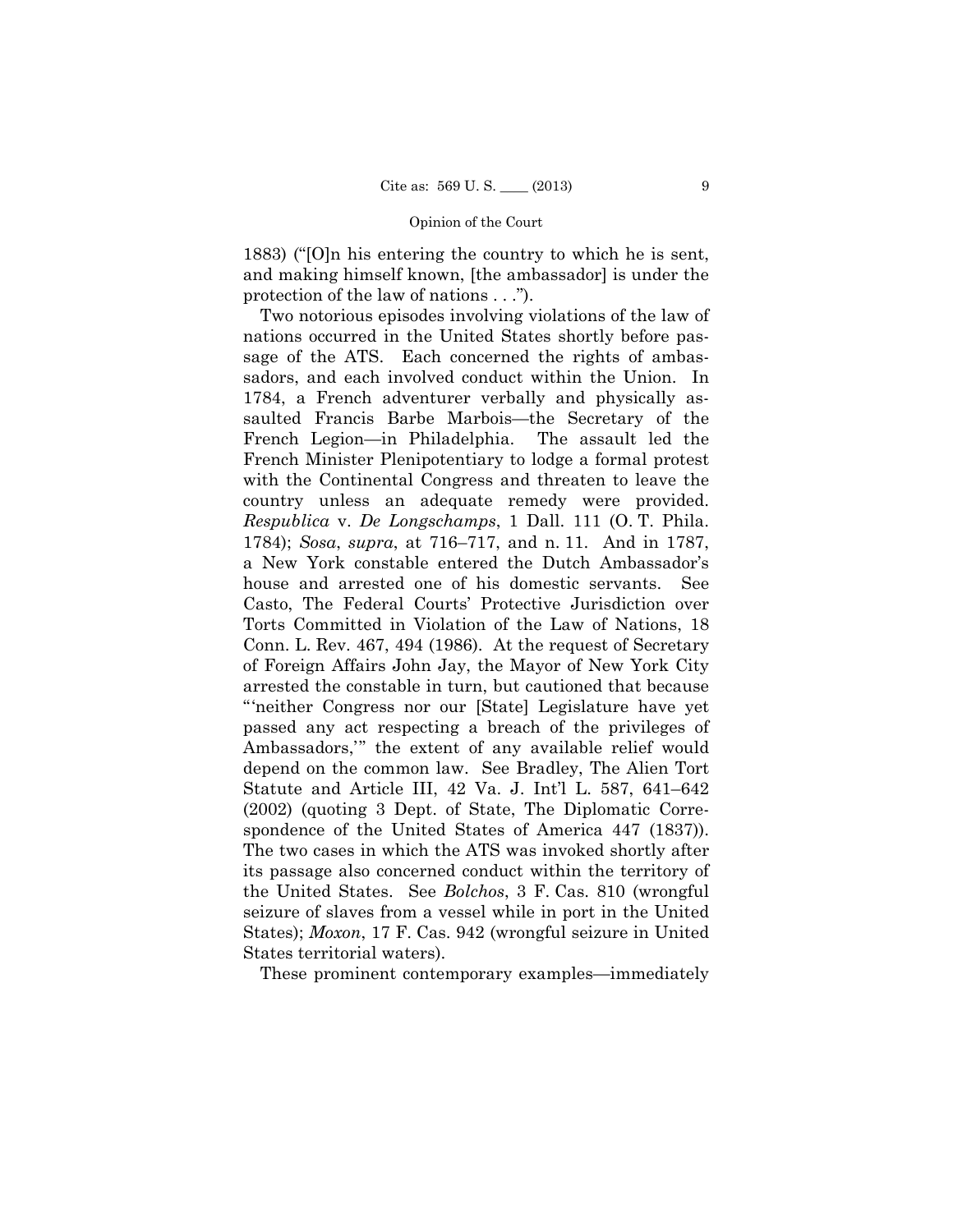before and after passage of the ATS—provide no support for the proposition that Congress expected causes of action to be brought under the statute for violations of the law of nations occurring abroad.

The third example of a violation of the law of nations familiar to the Congress that enacted the ATS was piracy. Piracy typically occurs on the high seas, beyond the territorial jurisdiction of the United States or any other country. See 4 Blackstone, *supra,* at 72 ("The offence of piracy, by common law, consists of committing those acts of robbery and depredation upon the high seas, which, if committed upon land, would have amounted to felony there"). This Court has generally treated the high seas the same as foreign soil for purposes of the presumption against extraterritorial application. See, *e.g., Sale* v. *Haitian Centers Council, Inc.*, 509 U. S. 155, 173–174 (1993) (declining to apply a provision of the Immigration and Nationality Act to conduct occurring on the high seas); *Argentine Republic* v. *Amerada Hess Shipping Corp.*, 488 U. S. 428, 440 (1989) (declining to apply a provision of the Foreign Sovereign Immunities Act of 1976 to the high seas). Petitioners contend that because Congress surely intended the ATS to provide jurisdiction for actions against pirates, it necessarily anticipated the statute would apply to conduct occurring abroad.

Applying U. S. law to pirates, however, does not typically impose the sovereign will of the United States onto conduct occurring within the territorial jurisdiction of another sovereign, and therefore carries less direct foreign policy consequences. Pirates were fair game wherever found, by any nation, because they generally did not operate within any jurisdiction. See 4 Blackstone, *supra,* at 71. We do not think that the existence of a cause of action against them is a sufficient basis for concluding that other causes of action under the ATS reach conduct that does occur within the territory of another sovereign; pirates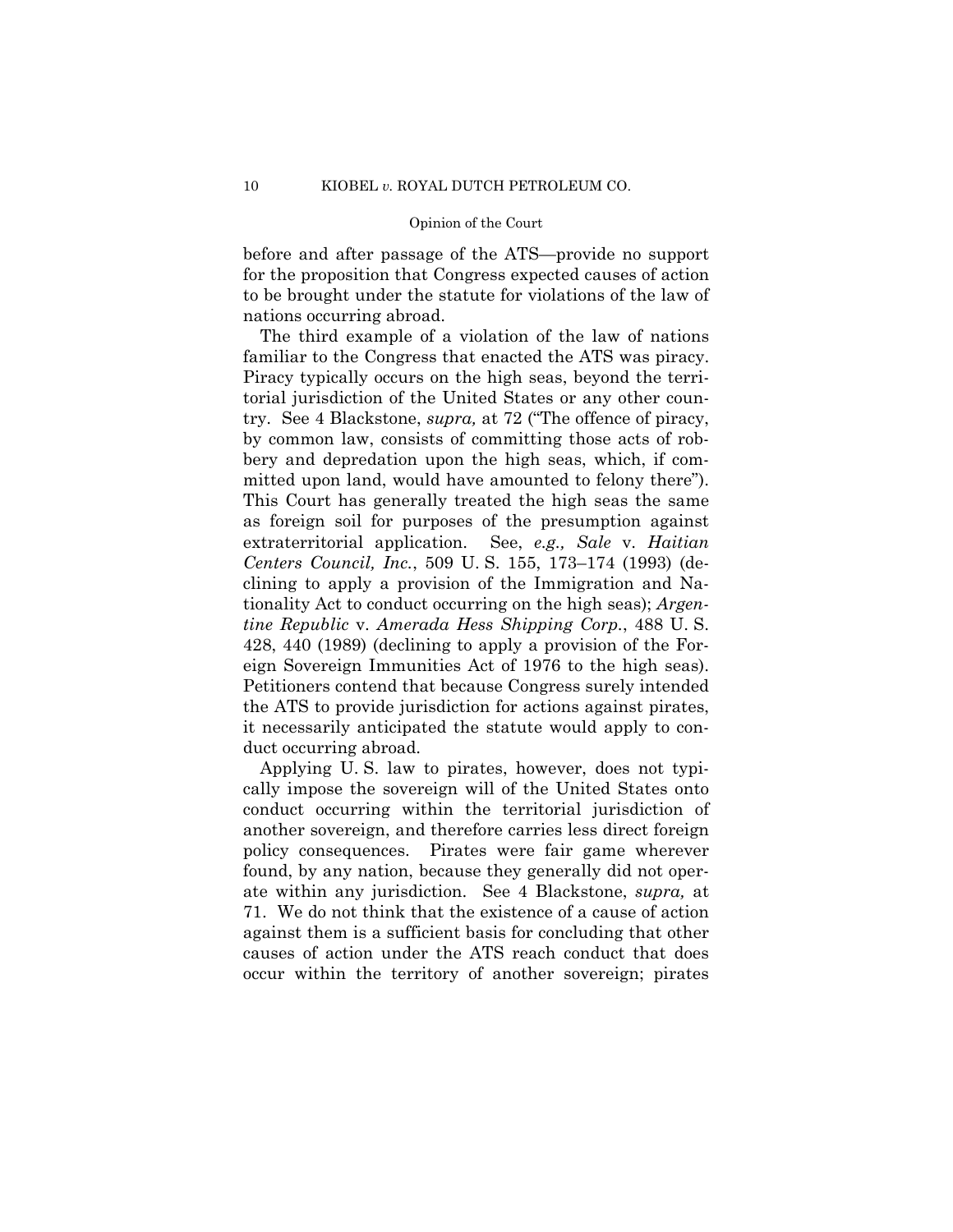may well be a category unto themselves. See *Morrison*, 561 U. S., at \_\_\_ (slip op., at 16) ("[W]hen a statute provides for some extraterritorial application, the presumption against extraterritoriality operates to limit that provision to its terms"); see also *Microsoft Corp.*, 550 U. S., at 455–456.

Petitioners also point to a 1795 opinion authored by Attorney General William Bradford. See Breach of Neutrality, 1 Op. Atty. Gen. 57. In 1794, in the midst of war between France and Great Britain, and notwithstanding the American official policy of neutrality, several U. S. citizens joined a French privateer fleet and attacked and plundered the British colony of Sierra Leone. In response to a protest from the British Ambassador, Attorney General Bradford responded as follows:

So far . . . as the transactions complained of originated or took place in a foreign country, they are not within the cognizance of our courts; nor can the actors be legally prosecuted or punished for them by the United States. But crimes committed on the high seas *are* within the jurisdiction of the . . . courts of the United States; and, so far as the offence was committed thereon, I am inclined to think that it may be legally prosecuted in . . . those courts . . . . But some doubt rests on this point, in consequence of the terms in which the [applicable criminal law] is expressed. But there can be no doubt that the company or individuals who have been injured by these acts of hostility have a remedy by a *civil* suit in the courts of the United States; jurisdiction being expressly given to these courts in all cases where an alien sues for a tort only, in violation of the laws of nations, or a treaty of the United States . . . ." *Id.*, at 58–59.

Petitioners read the last sentence as confirming that "the Founding generation understood the ATS to apply to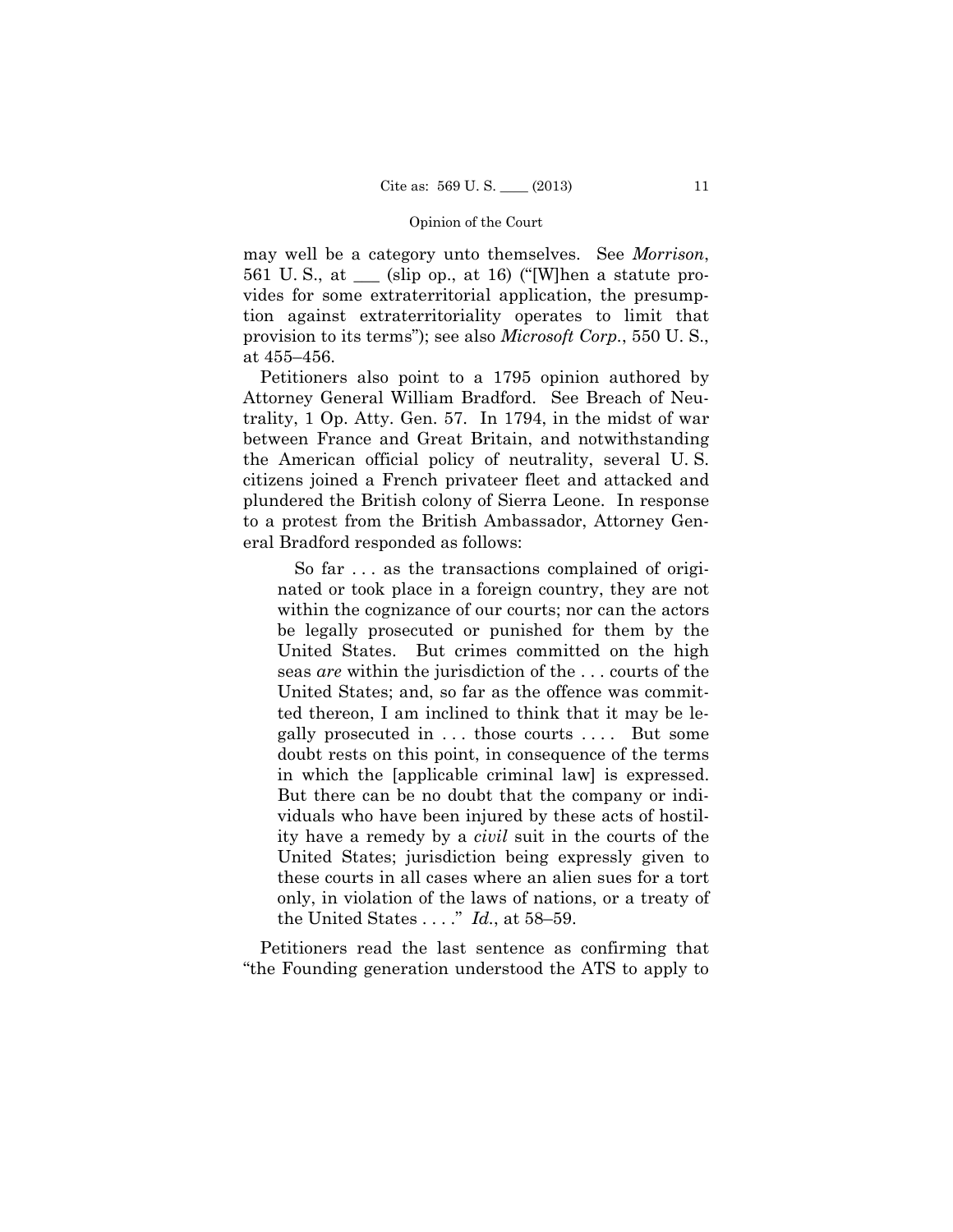law of nations violations committed on the territory of a foreign sovereign." Supp. Brief for Petitioners 33. Respondents counter that when Attorney General Bradford referred to "these acts of hostility," he meant the acts only insofar as they took place on the high seas, and even if his conclusion were broader, it was only because the applicable treaty had extraterritorial reach. See Supp. Brief for Respondents 28–30. The Solicitor General, having once read the opinion to stand for the proposition that an "ATS suit could be brought against American citizens for breaching neutrality with Britain only if acts did not take place in a foreign country," Supp. Brief for United States as *Amicus Curiae* 8, n. 1 (internal quotation marks and brackets omitted), now suggests the opinion "could have been meant to encompass . . . conduct [occurring within the foreign territory]," *id.*, at 8.

 Attorney General Bradford's opinion defies a definitive reading and we need not adopt one here. Whatever its precise meaning, it deals with U. S. citizens who, by participating in an attack taking place both on the high seas and on a foreign shore, violated a treaty between the United States and Great Britain. The opinion hardly suffices to counter the weighty concerns underlying the presumption against extraterritoriality.

Finally, there is no indication that the ATS was passed to make the United States a uniquely hospitable forum for the enforcement of international norms. As Justice Story put it, "No nation has ever yet pretended to be the custos morum of the whole world . . . ." *United States* v. *The La Jeune Eugenie*, 26 F. Cas. 832, 847 (No. 15,551) (CC. Mass. 1822). It is implausible to suppose that the First Congress wanted their fledgling Republic—struggling to receive international recognition—to be the first. Indeed, the parties offer no evidence that any nation, meek or mighty, presumed to do such a thing.

The United States was, however, embarrassed by its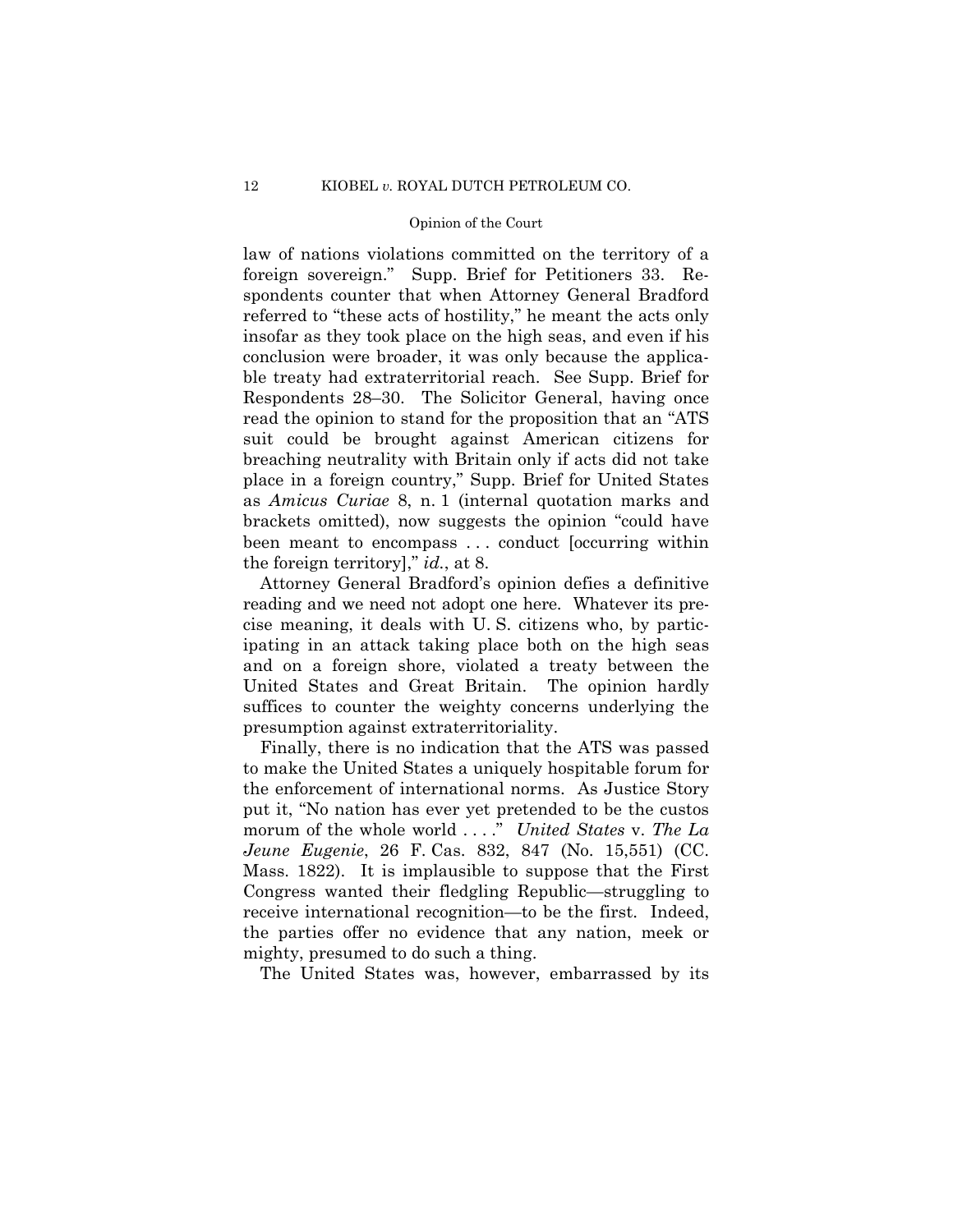potential inability to provide judicial relief to foreign officials injured in the United States. Bradley, 42 Va. J. Int'l L., at 641. Such offenses against ambassadors violated the law of nations, "and if not adequately redressed could rise to an issue of war." *Sosa*, 542 U. S., at 715; cf. The Federalist No. 80, p. 536 (J. Cooke ed. 1961) (A. Hamilton) ("As the denial or perversion of justice . . . is with reason classed among the just causes of war, it will follow that the federal judiciary ought to have cognizance of all causes in which the citizens of other countries are concerned"). The ATS ensured that the United States could provide a forum for adjudicating such incidents. See *Sosa*, *supra*, at 715–718, and n. 11. Nothing about this historical context suggests that Congress also intended federal common law under the ATS to provide a cause of action for conduct occurring in the territory of another sovereign.

Indeed, far from avoiding diplomatic strife, providing such a cause of action could have generated it. Recent experience bears this out. See *Doe* v. *Exxon Mobil Corp.*, 654 F. 3d 11, 77–78 (CADC 2011) (Kavanaugh, J., dissenting in part) (listing recent objections to extraterritorial applications of the ATS by Canada, Germany, Indonesia, Papua New Guinea, South Africa, Switzerland, and the United Kingdom). Moreover, accepting petitioners' view would imply that other nations, also applying the law of nations, could hale our citizens into their courts for alleged violations of the law of nations occurring in the United States, or anywhere else in the world. The presumption against extraterritoriality guards against our courts triggering such serious foreign policy consequences, and instead defers such decisions, quite appropriately, to the political branches.

We therefore conclude that the presumption against extraterritoriality applies to claims under the ATS, and that nothing in the statute rebuts that presumption. "[T]here is no clear indication of extraterritoriality here,"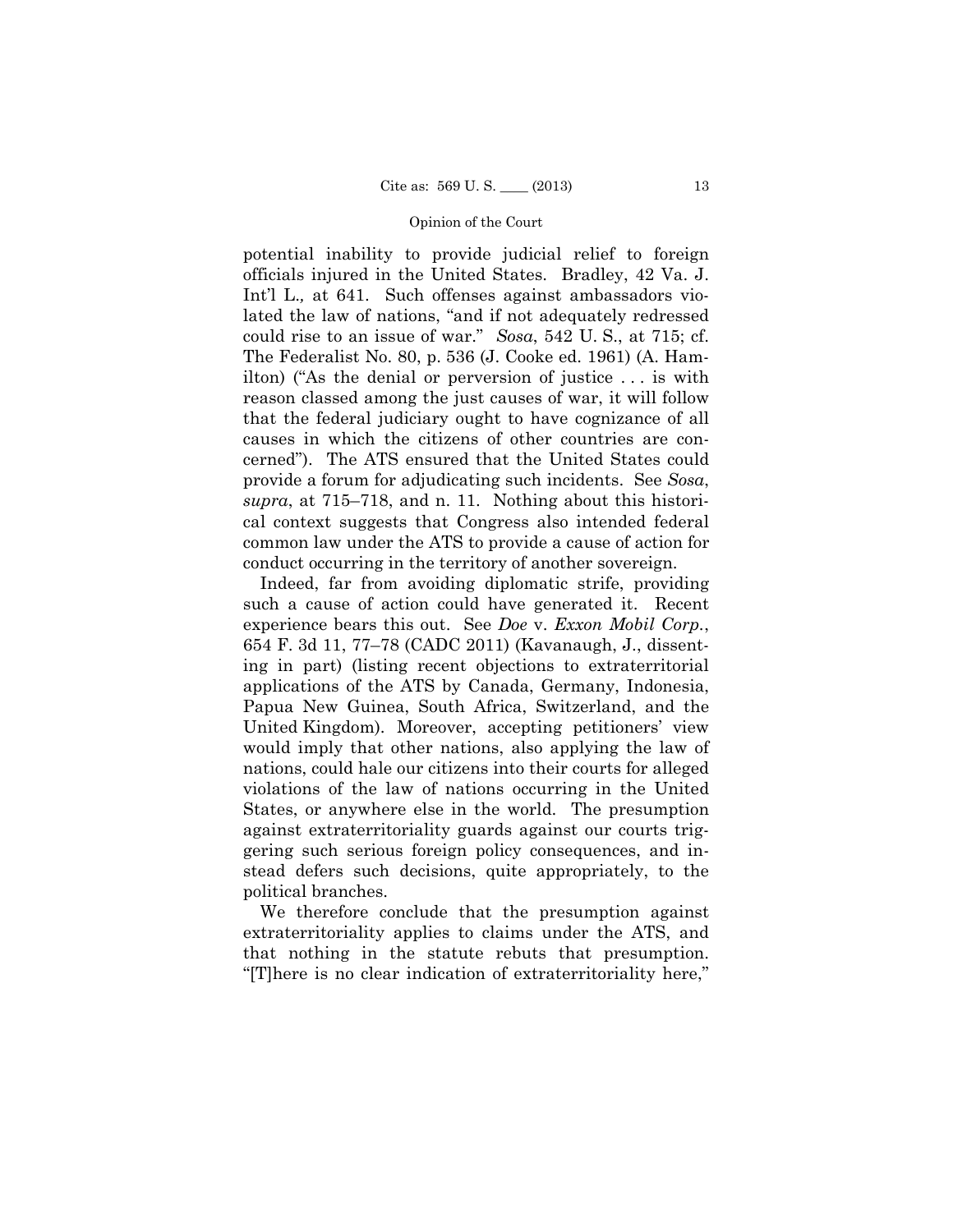*Morrison*, 561 U.S., at <u>equal</u> (slip op., at 16), and petitioners' case seeking relief for violations of the law of nations occurring outside the United States is barred.

# IV

On these facts, all the relevant conduct took place outside the United States. And even where the claims touch and concern the territory of the United States, they must do so with sufficient force to displace the presumption against extraterritorial application. See *Morrison*, 561 U. S.  $\_\_$  (slip op. at 17–24). Corporations are often present in many countries, and it would reach too far to say that mere corporate presence suffices. If Congress were to determine otherwise, a statute more specific than the ATS would be required.

The judgment of the Court of Appeals is affirmed.

*It is so ordered.*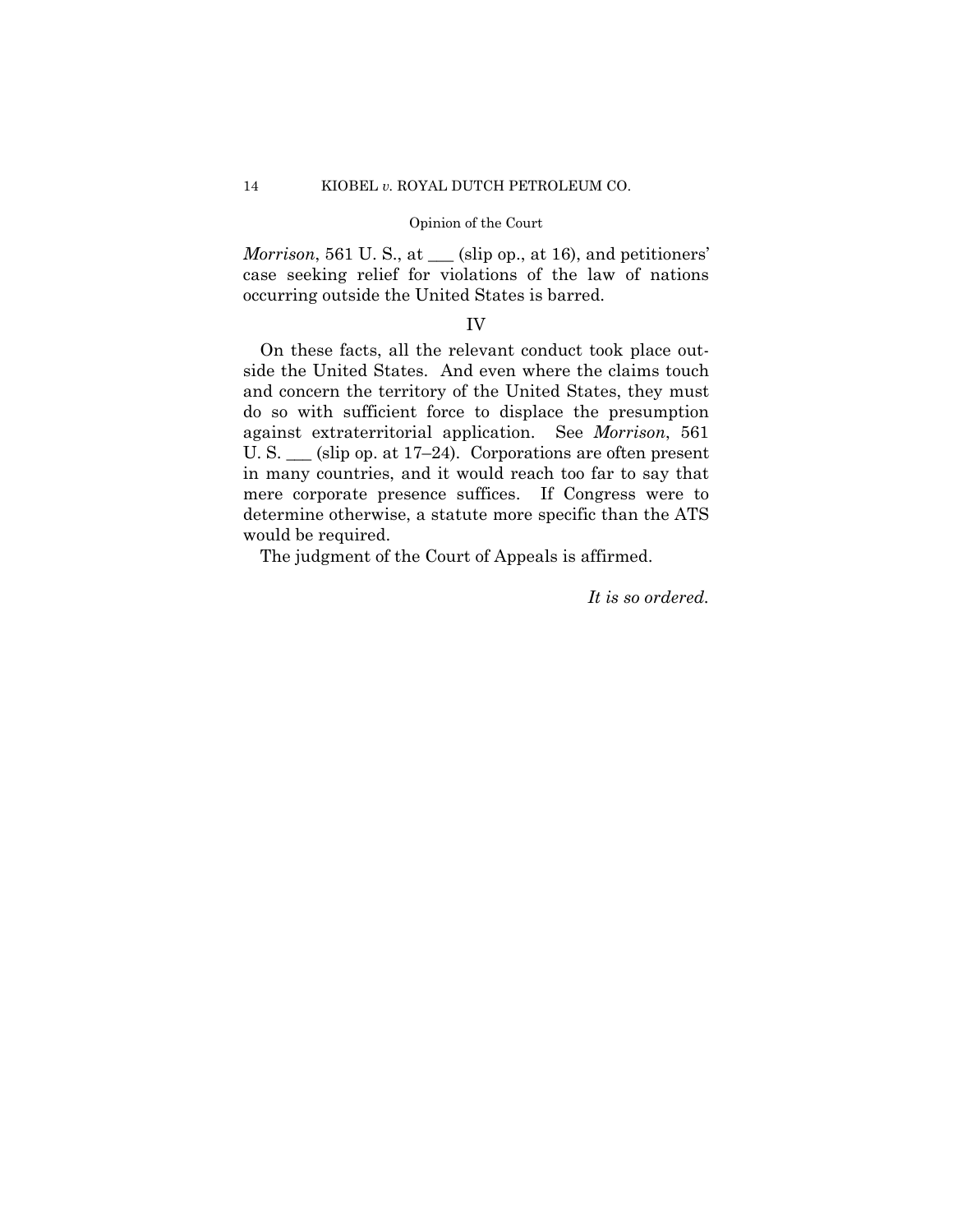# KENNEDY, J., concurring

# $\frac{1}{2}$  ,  $\frac{1}{2}$  ,  $\frac{1}{2}$  ,  $\frac{1}{2}$  ,  $\frac{1}{2}$  ,  $\frac{1}{2}$  ,  $\frac{1}{2}$ **SUPREME COURT OF THE UNITED STATES**

## $\frac{1}{2}$  ,  $\frac{1}{2}$  ,  $\frac{1}{2}$  ,  $\frac{1}{2}$  ,  $\frac{1}{2}$  ,  $\frac{1}{2}$ No. 10–1491

# ESTHER KIOBEL, INDIVIDUALLY AND ON BEHALF OF HER LATE HUSBAND, DR. BARINEM KIOBEL, ET AL., PETI-TIONERS *v.* ROYAL DUTCH PETROLEUM CO. ET AL.

# ON WRIT OF CERTIORARI TO THE UNITED STATES COURT OF APPEALS FOR THE SECOND CIRCUIT

#### [April 17, 2013]

# JUSTICE KENNEDY, concurring.

The opinion for the Court is careful to leave open a number of significant questions regarding the reach and interpretation of the Alien Tort Statute. In my view that is a proper disposition. Many serious concerns with respect to human rights abuses committed abroad have been addressed by Congress in statutes such as the Torture Victim Protection Act of 1991 (TVPA), 106 Stat. 73, note following 28 U. S. C. §1350, and that class of cases will be determined in the future according to the detailed statutory scheme Congress has enacted. Other cases may arise with allegations of serious violations of international law principles protecting persons, cases covered neither by the TVPA nor by the reasoning and holding of today's case; and in those disputes the proper implementation of the presumption against extraterritorial application may require some further elaboration and explanation.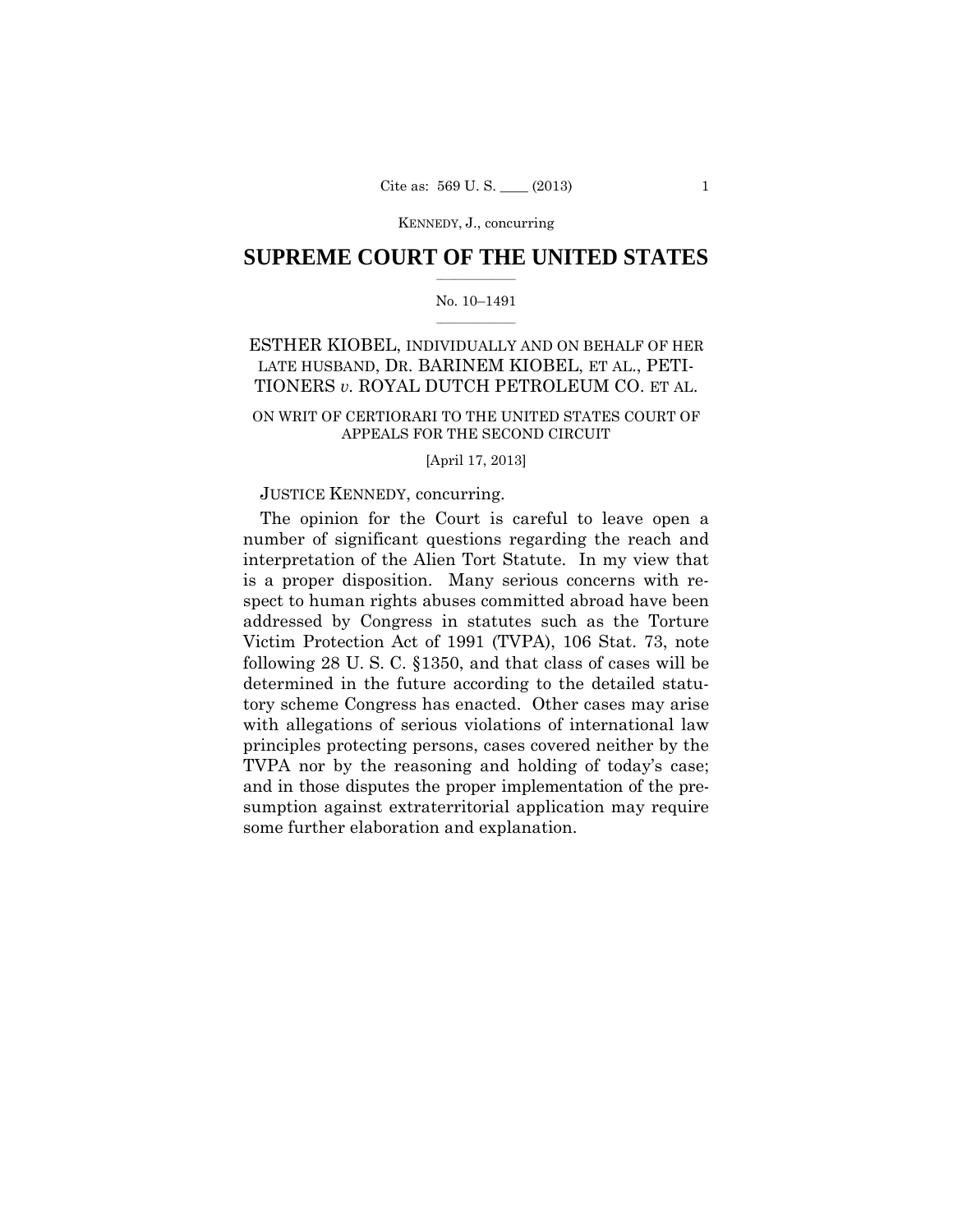### ALITO, J., concurring

# $\frac{1}{2}$  ,  $\frac{1}{2}$  ,  $\frac{1}{2}$  ,  $\frac{1}{2}$  ,  $\frac{1}{2}$  ,  $\frac{1}{2}$  ,  $\frac{1}{2}$ **SUPREME COURT OF THE UNITED STATES**

### $\frac{1}{2}$  ,  $\frac{1}{2}$  ,  $\frac{1}{2}$  ,  $\frac{1}{2}$  ,  $\frac{1}{2}$  ,  $\frac{1}{2}$ No. 10–1491

# ESTHER KIOBEL, INDIVIDUALLY AND ON BEHALF OF HER LATE HUSBAND, DR. BARINEM KIOBEL, ET AL., PETI-TIONERS *v.* ROYAL DUTCH PETROLEUM CO. ET AL.

## ON WRIT OF CERTIORARI TO THE UNITED STATES COURT OF APPEALS FOR THE SECOND CIRCUIT

### [April 17, 2013]

JUSTICE ALITO, with whom JUSTICE THOMAS joins, concurring.

I concur in the judgment and join the opinion of the Court as far as it goes. Specifically, I agree that when Alien Tort Statute (ATS) "claims touch and concern the territory of the United States, they must do so with sufficient force to displace the presumption against extraterritorial application." *Ante*, at 14. This formulation obviously leaves much unanswered, and perhaps there is wisdom in the Court's preference for this narrow approach. I write separately to set out the broader standard that leads me to the conclusion that this case falls within the scope of the presumption.

In *Morrison* v. *National Australia Bank Ltd.*, 561 U. S.  $\Box$  (2010), we explained that "the presumption against extraterritorial application would be a craven watchdog indeed if it retreated to its kennel whenever *some* domestic activity is involved in the case." *Id.*, at (slip op., at 17). We also reiterated that a cause of action falls outside the scope of the presumption—and thus is not barred by the presumption—only if the event or relationship that was "the 'focus' of congressional concern" under the relevant statute takes place within the United States. *Ibid.*  (quoting *EEOC* v. *Arabian American Oil Co.*, 499 U. S.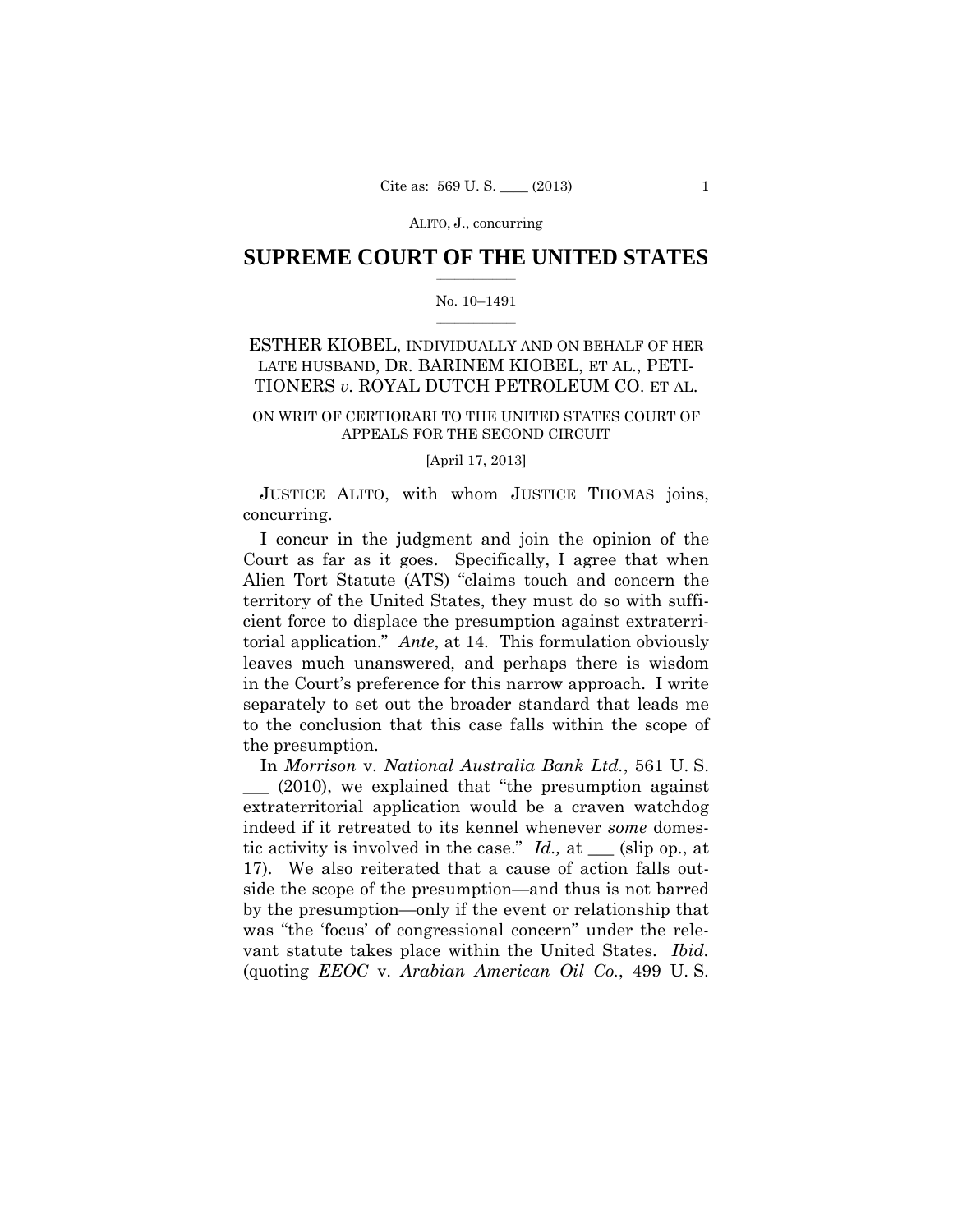#### ALITO, J., concurring

244, 255 (1991)). For example, because "the focus of the [Securities] Exchange Act [of 1934] is not upon the place where the deception originated, but upon purchases and sales of securities in the United States," we held in *Morrison* that §10(b) of the Exchange Act applies "only" to "transactions in securities listed on domestic exchanges, and domestic transactions in other securities." 561 U. S., at  $\_\_\_\_\_\_\_$  (slip op., at 17–18).

The Court's decision in *Sosa* v. *Alvarez-Machain,* 542 U. S. 692 (2004), makes clear that when the ATS was enacted, "congressional concern" was "'focus[ed],'" *Morrison*, *supra*, at \_\_\_ (slip op., at 17), on the "three principal offenses against the law of nations" that had been identified by Blackstone: violation of safe conducts, infringement of the rights of ambassadors, and piracy, *Sosa*, 542 U. S., at 723–724. The Court therefore held that "federal courts should not recognize private claims under federal common law for violations of any international law norm with less definite content and acceptance among civilized nations than the historical paradigms familiar when [the ATS] was enacted." *Id.,* at 732. In other words, only conduct that satisfies *Sosa*'s requirements of definiteness and acceptance among civilized nations can be said to have been "the 'focus' of congressional concern," *Morrison*, *supra*, at (slip op., at 17), when Congress enacted the ATS. As a result, a putative ATS cause of action will fall within the scope of the presumption against extraterritoriality—and will therefore be barred—unless the domestic conduct is sufficient to violate an international law norm that satisfies *Sosa*'s requirements of definiteness and acceptance among civilized nations.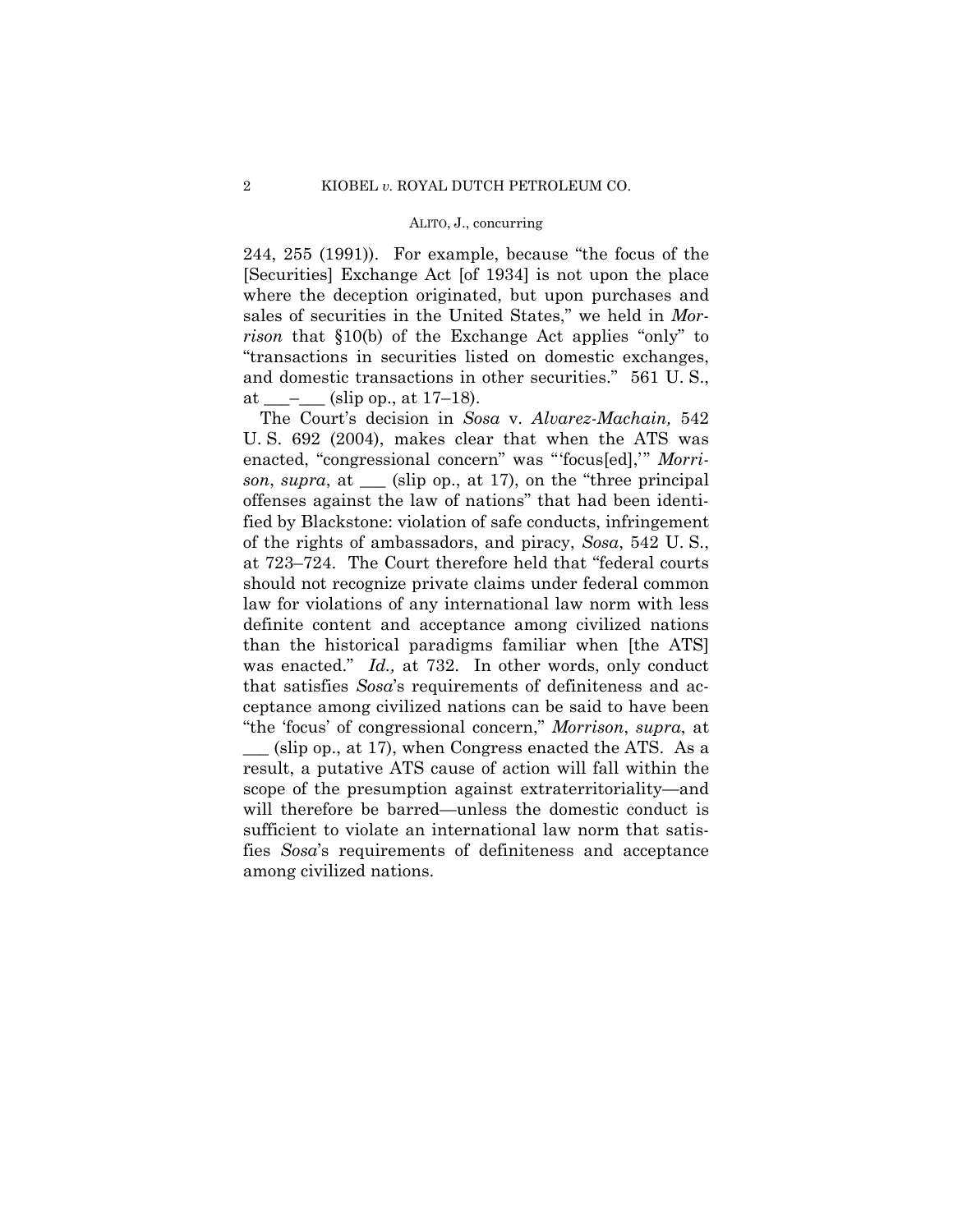# $\frac{1}{2}$  ,  $\frac{1}{2}$  ,  $\frac{1}{2}$  ,  $\frac{1}{2}$  ,  $\frac{1}{2}$  ,  $\frac{1}{2}$  ,  $\frac{1}{2}$ **SUPREME COURT OF THE UNITED STATES**

### $\frac{1}{2}$  ,  $\frac{1}{2}$  ,  $\frac{1}{2}$  ,  $\frac{1}{2}$  ,  $\frac{1}{2}$  ,  $\frac{1}{2}$ No. 10–1491

# ESTHER KIOBEL, INDIVIDUALLY AND ON BEHALF OF HER LATE HUSBAND, DR. BARINEM KIOBEL, ET AL., PETI-TIONERS *v.* ROYAL DUTCH PETROLEUM CO. ET AL.

## ON WRIT OF CERTIORARI TO THE UNITED STATES COURT OF APPEALS FOR THE SECOND CIRCUIT

## [April 17, 2013]

JUSTICE BREYER, with whom JUSTICE GINSBURG, JUSTICE SOTOMAYOR and JUSTICE KAGAN join, concurring in the judgment.

I agree with the Court's conclusion but not with its reasoning. The Court sets forth four key propositions of law: First, the "presumption against extraterritoriality applies to claims under" the Alien Tort Statute. *Ante,* at 13. Second, "nothing in the statute rebuts that presumption." *Ibid.* Third, there "is no clear indication of extraterritoria[l application] here," where "all the relevant conduct took place outside the United States" and "where the claims" do not "touch and concern the territory of the United States . . . with sufficient force to displace the presumption." *Ante,* at 13–14 (internal quotation marks omitted). Fourth, that is in part because "[c]orporations are often present in many countries, and it would reach too far to say that mere corporate presence suffices." *Ante,*  at 14.

Unlike the Court, I would not invoke the presumption against extraterritoriality. Rather, guided in part by principles and practices of foreign relations law, I would find jurisdiction under this statute where (1) the alleged tort occurs on American soil, (2) the defendant is an American national, or (3) the defendant's conduct substantially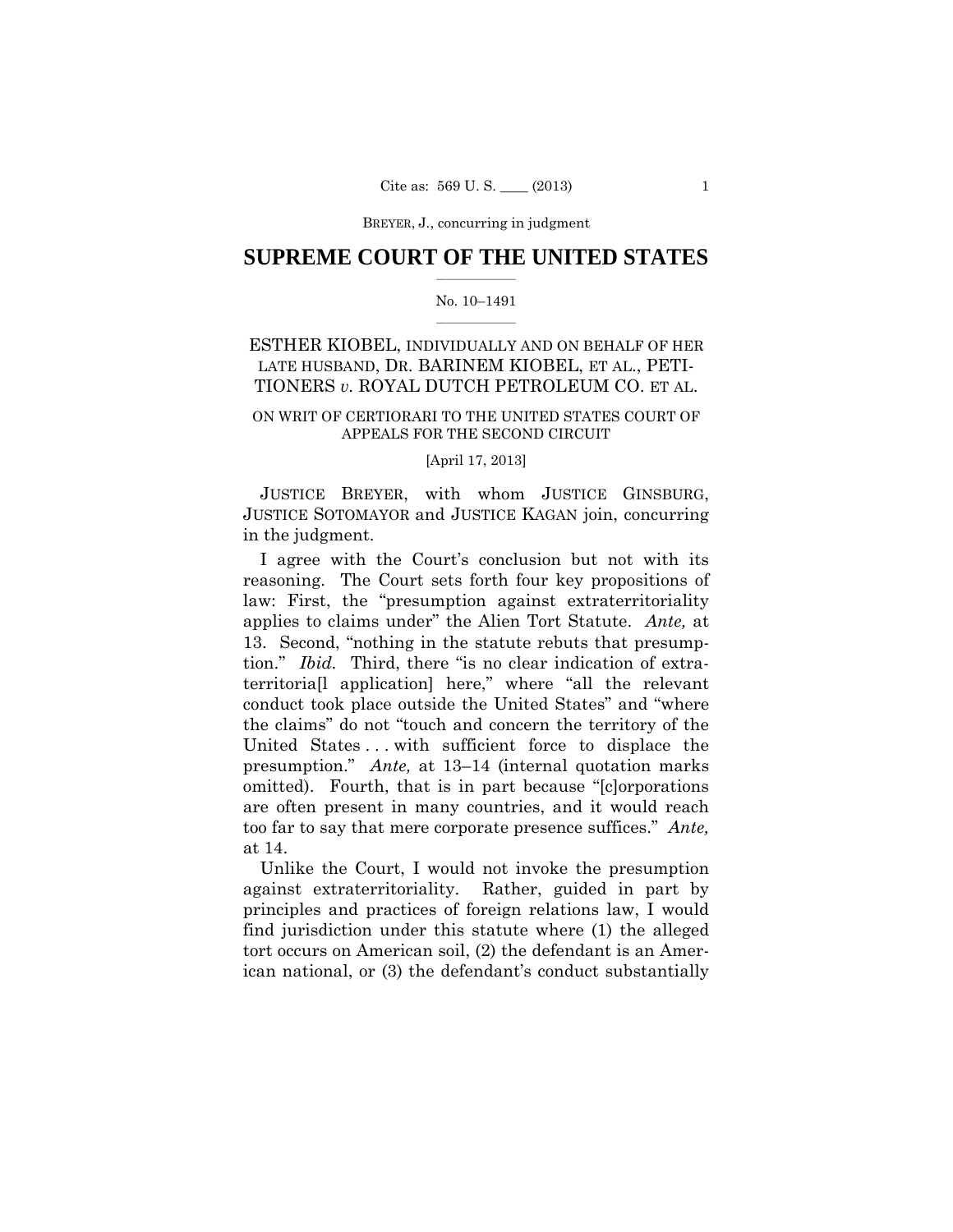and adversely affects an important American national interest, and that includes a distinct interest in preventing the United States from becoming a safe harbor (free of civil as well as criminal liability) for a torturer or other common enemy of mankind. See *Sosa* v. *Alvarez-Machain*, 542 U. S. 692, 732 (2004) ("'[F]or purposes of civil liability, the torturer has become—like the pirate and slave trader before him—*hostis humani generis*, an enemy of all mankind.'" (quoting *Filartiga* v. *Pena-Irala*, 630 F. 2d 876, 890 (CA2 1980) (alteration in original))). See also 1 Restatement (Third) of Foreign Relations Law of the United States §§ 402, 403, 404 (1986). In this case, however, the parties and relevant conduct lack sufficient ties to the United States for the ATS to provide jurisdiction.

> I A

 Our decision in *Sosa* frames the question. In *Sosa* the Court specified that the Alien Tort Statute (ATS), when enacted in 1789, "was intended as jurisdictional." 542 U. S., at 714. We added that the statute gives today's courts the power to apply certain "judge-made" damages law to victims of certain foreign affairs-related misconduct, including "three specific offenses" to which "Blackstone referred," namely "violation of safe conducts, infringement of the rights of ambassadors, and piracy." *Id.,*  at 715. We held that the statute provides today's federal judges with the power to fashion "a cause of action" for a "modest number" of claims, "based on the present-day law of nations," and which "rest on a norm of international character accepted by the civilized world and defined with a specificity comparable to the features" of those three "18th-century paradigms." *Id.,* at 724–725.

 "exhaust[ion]" of "remedies" might apply. *Id.,* at 733, We further said that, in doing so, a requirement of n. 21. We noted "a strong argument that federal courts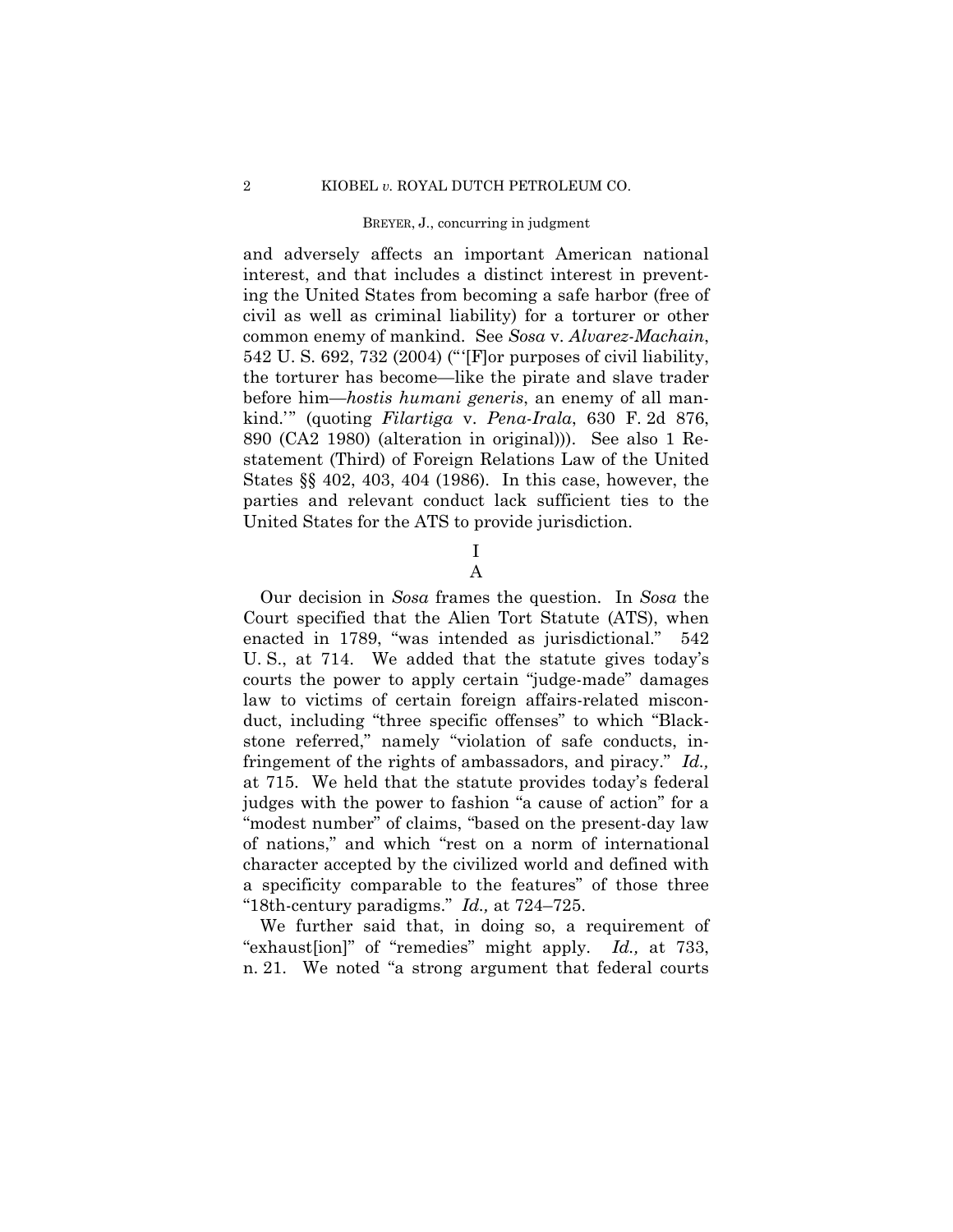should give serious weight to the Executive Branch's view of the case's impact on foreign policy." *Ibid.* Adjudicating any such claim must, in my view, also be consistent with those notions of comity that lead each nation to respect the sovereign rights of other nations by limiting the reach of its own laws and their enforcement. *Id.,* at 761 (BREYER, J., concurring in part and concurring in judgment). See also *F. Hoffmann-La Roche Ltd* v. *Empagran S. A.*, 542 U. S. 155, 165–169 (2004).

 Recognizing that Congress enacted the ATS to permit recovery of damages from pirates and others who violated basic international law norms as understood in 1789, *Sosa*  essentially leads today's judges to ask: Who are today's pirates? See 542 U. S., at 724–725 (majority opinion). We provided a framework for answering that question by setting down principles drawn from international norms and designed to limit ATS claims to those that are similar in character and specificity to piracy. *Id.,* at 725.

In this case we must decide the extent to which this jurisdictional statute opens a federal court's doors to those harmed by activities belonging to the limited class that *Sosa* set forth *when those activities take place abroad*. To help answer this question here, I would refer both to *Sosa*  and, as in *Sosa,* to norms of international law. See Part II, *infra*.

B

In my view the majority's effort to answer the question by referring to the "presumption against extraterritoriality" does not work well. That presumption "rests on the perception that Congress ordinarily legislates with respect to domestic, not foreign matters." *Morrison* v. *National Australia Bank Ltd.*, 561 U. S. \_\_\_, \_\_\_ (2010) (slip op., at 5–6). See *ante,* at 4. The ATS, however, was enacted with "foreign matters" in mind. The statute's text refers explicitly to "alien[s]," "treat[ies]," and "the law of nations." 28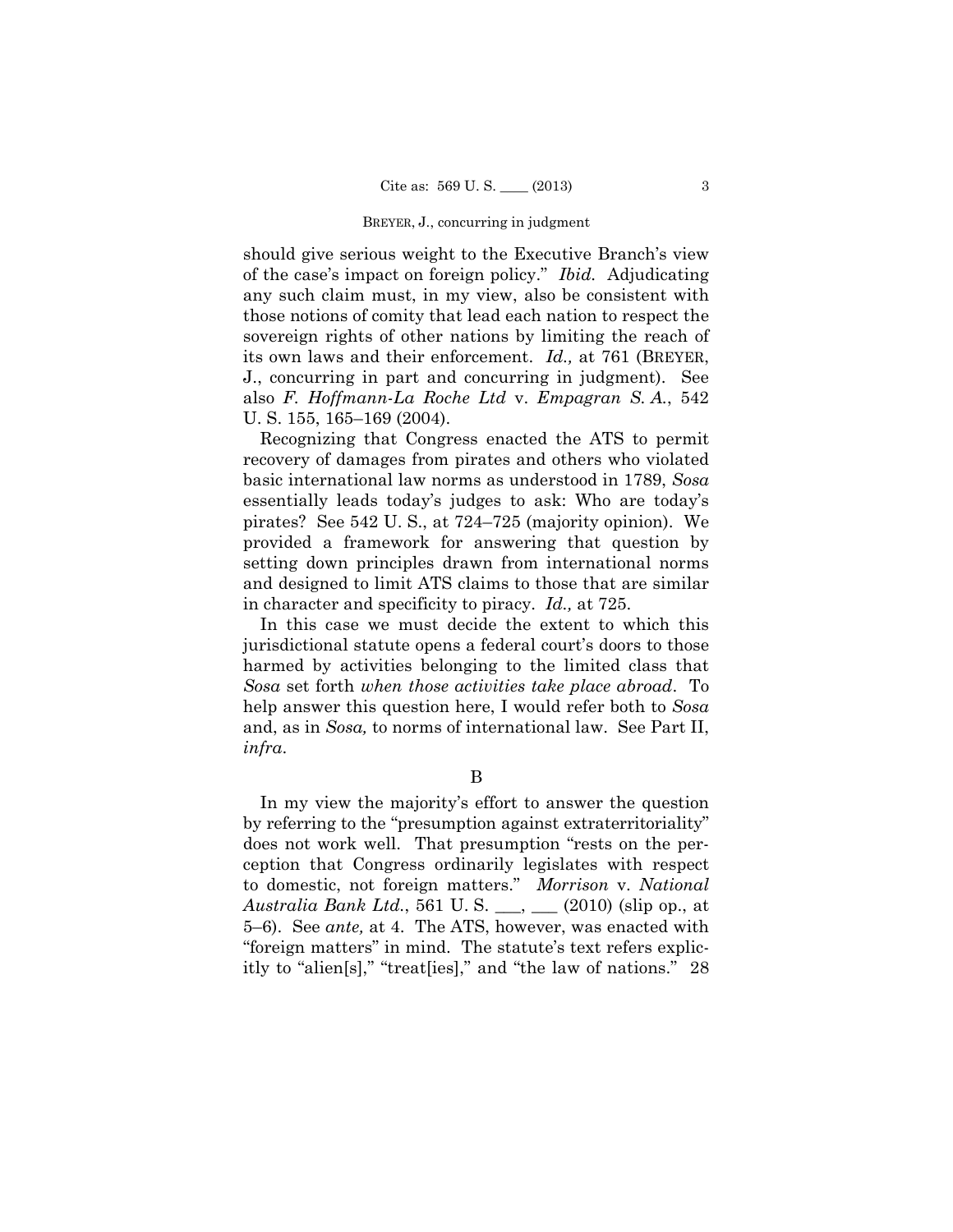U. S. C. §1350. The statute's purpose was to address "violations of the law of nations, admitting of a judicial remedy and at the same time threatening serious consequences in international affairs." *Sosa*, 542 U. S., at 715. And at least one of the three kinds of activities that we found to fall within the statute's scope, namely piracy, *ibid.*, normally takes place abroad. See 4 W. Blackstone, Commentaries on the Law of England 72 (1769).

The majority cannot wish this piracy example away by emphasizing that piracy takes place on the high seas. See *ante,* at 10. That is because the robbery and murder that make up piracy do not normally take place in the water; they take place on a ship. And a ship is like land, in that it falls within the jurisdiction of the nation whose flag it flies. See *McCulloch* v. *Sociedad Nacional de Marineros de Honduras*, 372 U. S. 10, 20–21 (1963); 2 Restatement §502, Comment *d* ("[F]lag state has jurisdiction to prescribe with respect to any activity aboard the ship"). Indeed, in the early 19th century Chief Justice Marshall described piracy as an "offenc[e] against the nation under whose flag the vessel sails, and within whose particular jurisdiction all on board the vessel are." *United States* v. *Palmer*, 3 Wheat. 610, 632 (1818)*.* See *United States* v. *Furlong*, 5 Wheat. 184, 197 (1820) (a crime committed "within the jurisdiction" of a foreign state and a crime committed "in the vessel of another nation" are "the same thing").

The majority nonetheless tries to find a distinction between piracy at sea and similar cases on land. It writes, "Applying U. S. law to pirates . . . does not typically impose the sovereign will of the United States onto conduct occurring within the *territorial* jurisdiction of another sovereign and therefore carries less direct foreign policy consequences." *Ante,* at 10 (emphasis added). But, as I have just pointed out, "[a]pplying U. S. law to pirates" *does*  typically involve applying our law to acts taking place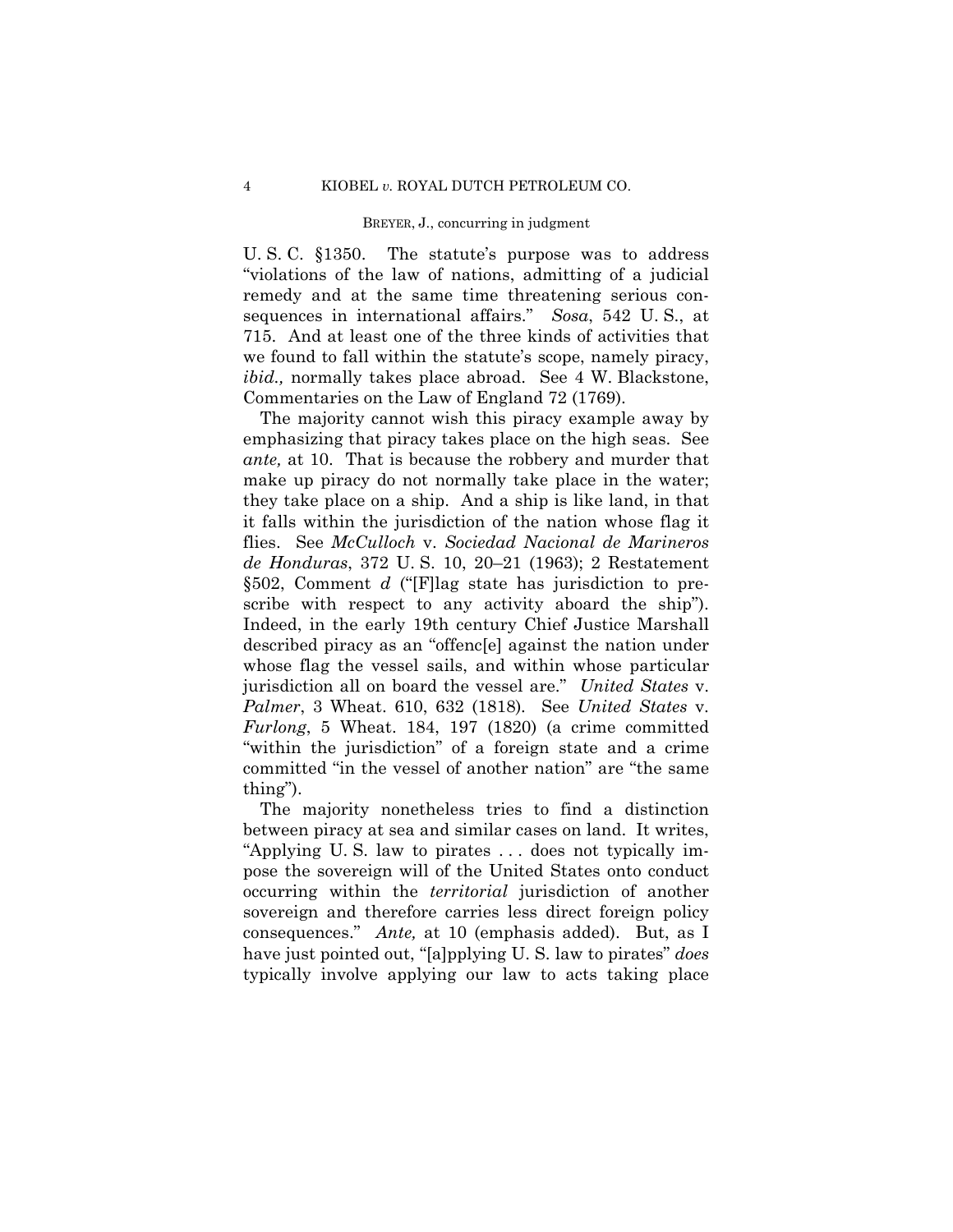within the jurisdiction of another sovereign. Nor can the majority's words "territorial jurisdiction" sensibly distinguish land from sea for purposes of isolating adverse foreign policy risks, as the Barbary Pirates, the War of 1812, the sinking of the *Lusitania,* and the Lockerbie bombing make all too clear.

The majority also writes, "Pirates were fair game wherever found, by any nation, because they generally did not operate within any jurisdiction." *Ibid.* I very much agree that pirates were fair game "wherever found." Indeed, that is the point. That is why we asked, in *Sosa,* who are today's pirates? Certainly today's pirates include torturers and perpetrators of genocide. And today, like the pirates of old, they are "fair game" where they are found. Like those pirates, they are "common enemies of all mankind and all nations have an equal interest in their apprehension and punishment." 1 Restatement §404 Reporters' Note 1, p. 256 (quoting *In re Demjanjuk*, 612 F. Supp. 544, 556 (ND Ohio 1985) (internal quotation marks omitted)). See *Sosa, supra,* at 732. And just as a nation that harbored pirates provoked the concern of other nations in past centuries, see *infra,* at 8, so harboring "common enemies of all mankind" provokes similar concerns today.

Thus the Court's reasoning, as applied to the narrow class of cases that *Sosa* described, fails to provide significant support for the use of any presumption against extraterritoriality; rather, it suggests the contrary. See also *ante,* at 10 (conceding and citing cases showing that this Court has "generally treated the high seas the same as foreign soil for purposes of the presumption against extraterritorial application").

In any event, as the Court uses its "presumption against extraterritorial application," it offers only limited help in deciding the question presented, namely "'under what circumstances the Alien Tort Statute . . . allows courts to recognize a cause of action for violations of the law of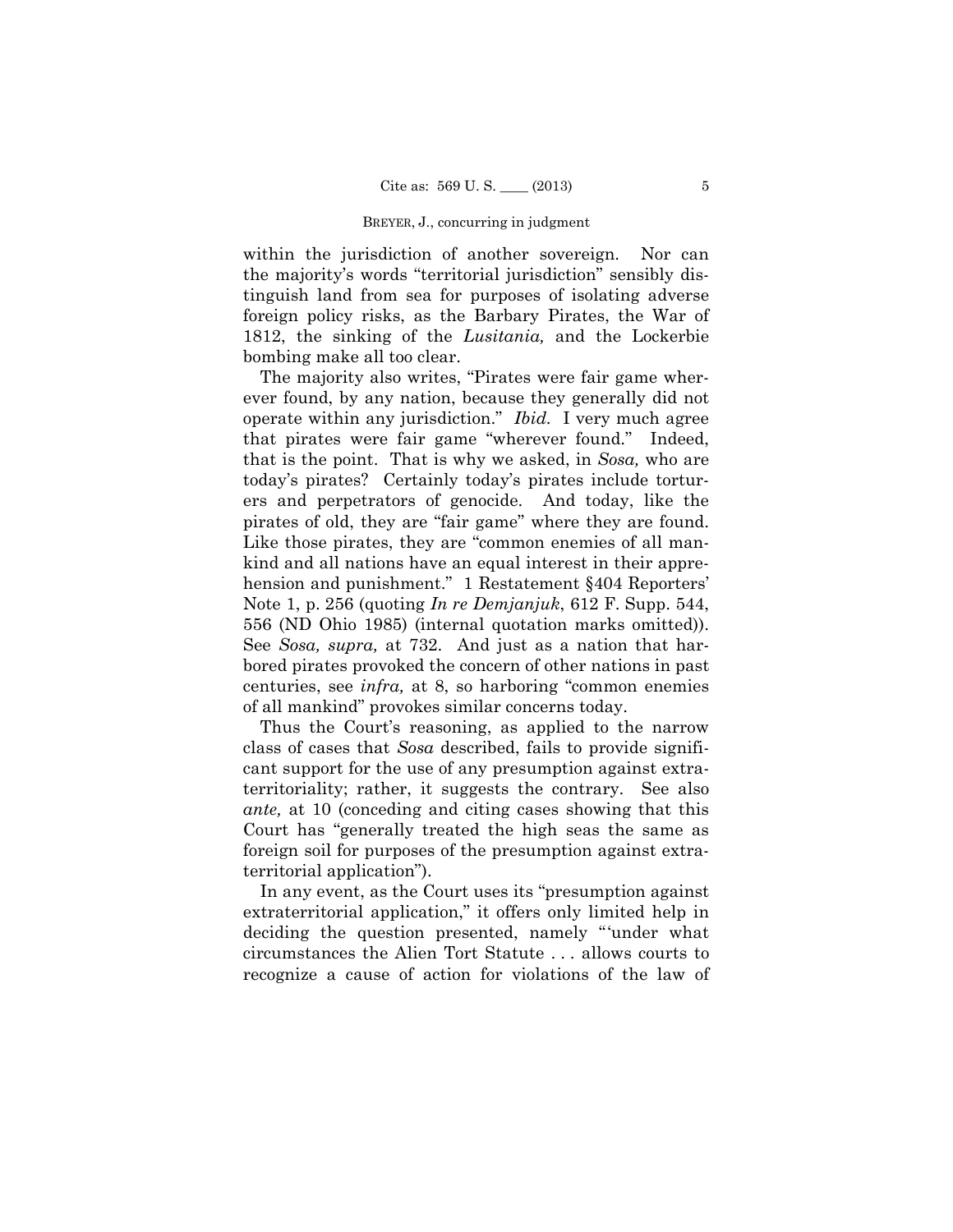presumption." *Ante,* at 14. It leaves for another day the nations occurring within the territory of a sovereign other than the United States.'"  $565$  U.S.  $\_\_$  (2012). The majority echoes in this jurisdictional context *Sosa*'s warning to use "caution" in shaping federal common-law causes of action. *Ante,* at 5. But it also makes clear that a statutory claim might sometimes "touch and concern the territory of the United States . . . with sufficient force to displace the determination of just when the presumption against extraterritoriality might be "overcome." *Ante,* at 8.

II

In applying the ATS to acts "occurring within the territory of a[nother] sovereign," I would assume that Congress intended the statute's jurisdictional reach to match the statute's underlying substantive grasp. That grasp, defined by the statute's purposes set forth in *Sosa,* includes compensation for those injured by piracy and its modernday equivalents, at least where allowing such compensation avoids "serious" negative international "consequences" for the United States. 542 U. S., at 715. And just as we have looked to established international substantive norms to help determine the statute's substantive reach, *id.,* at 729*,* so we should look to international jurisdictional norms to help determine the statute's jurisdictional scope.

The Restatement (Third) of Foreign Relations Law is helpful. Section 402 recognizes that, subject to §403's "reasonableness" requirement, a nation may apply its law (for example, federal common law, see 542 U. S., at 729– 730) not only (1) to "conduct" that "takes place [or to persons or things] within its territory" but also (2) to the "activities, interests, status, or relations of its nationals outside as well as within its territory," (3) to "conduct outside its territory that has or is intended to have substantial effect within its territory," and (4) to certain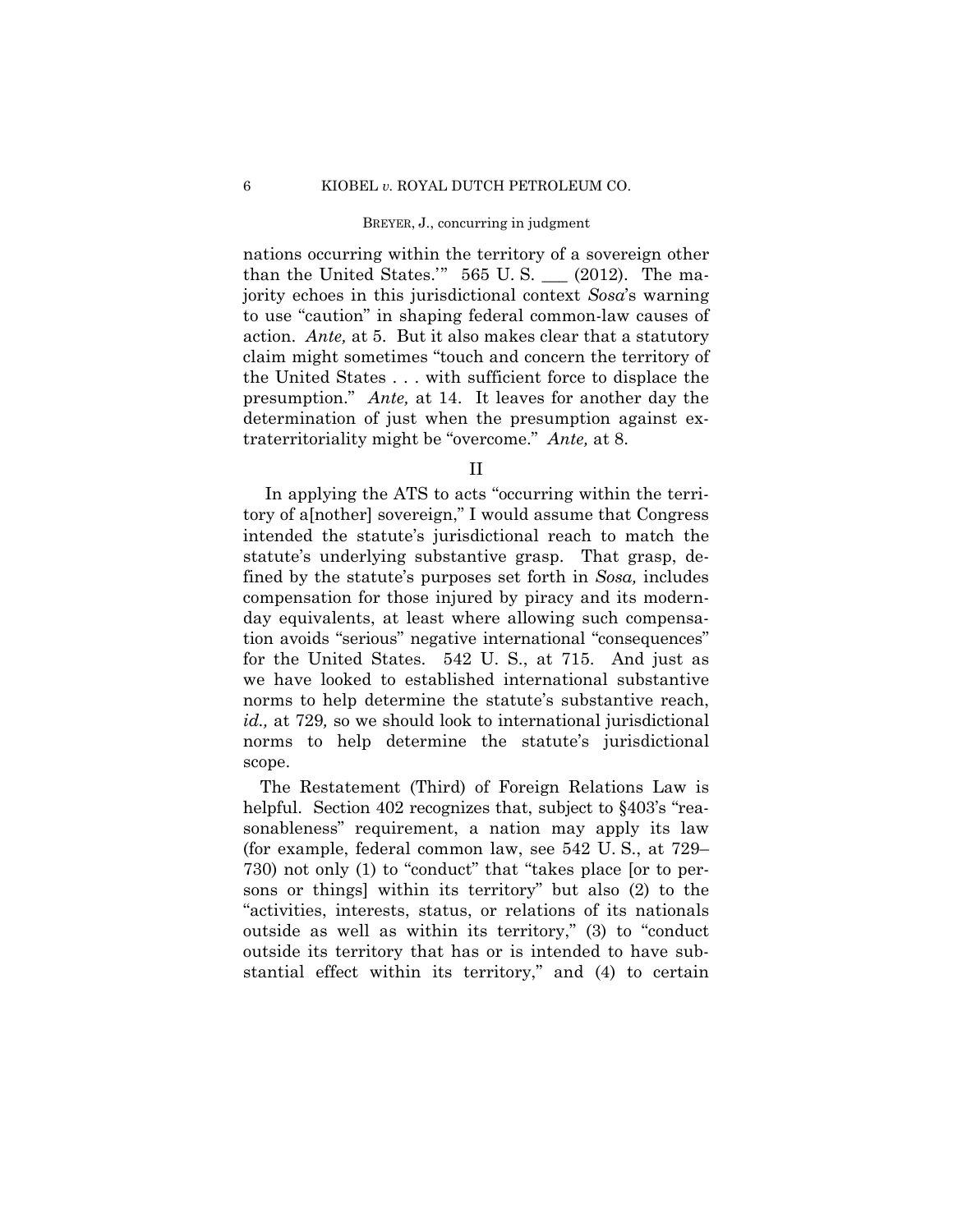foreign "conduct outside its territory . . . that is directed against the security of the state or against a limited class of other state interests." In addition, §404 of the Restatement explains that a "state has jurisdiction to define and prescribe punishment for certain offenses recognized by the community of nations as of universal concern, such as piracy, slave trade," and analogous behavior.

Considering these jurisdictional norms in light of both the ATS's basic purpose (to provide compensation for those injured by today's pirates) and *Sosa*'s basic caution (to avoid international friction), I believe that the statute provides jurisdiction where (1) the alleged tort occurs on American soil, (2) the defendant is an American national, or (3) the defendant's conduct substantially and adversely affects an important American national interest, and that includes a distinct interest in preventing the United States from becoming a safe harbor (free of civil as well as criminal liability) for a torturer or other common enemy of mankind.

I would interpret the statute as providing jurisdiction only where distinct American interests are at issue. Doing so reflects the fact that Congress adopted the present statute at a time when, as Justice Story put it, "No nation ha[d] ever yet pretended to be the custos morum of the whole world." *United States* v. *La Jeune Eugenie*, 26 F. Cas. 832, 847 (No. 15,551) (CC Mass. 1822). That restriction also should help to minimize international friction. Further limiting principles such as exhaustion, *forum non conveniens*, and comity would do the same. So would a practice of courts giving weight to the views of the Executive Branch. See *Sosa*, 542 U. S., at 733, n. 21; *id.,*  at 761 (opinion of BREYER, J.).

As I have indicated, we should treat this Nation's interest in not becoming a safe harbor for violators of the most fundamental international norms as an important jurisdictionrelated interest justifying application of the ATS in light of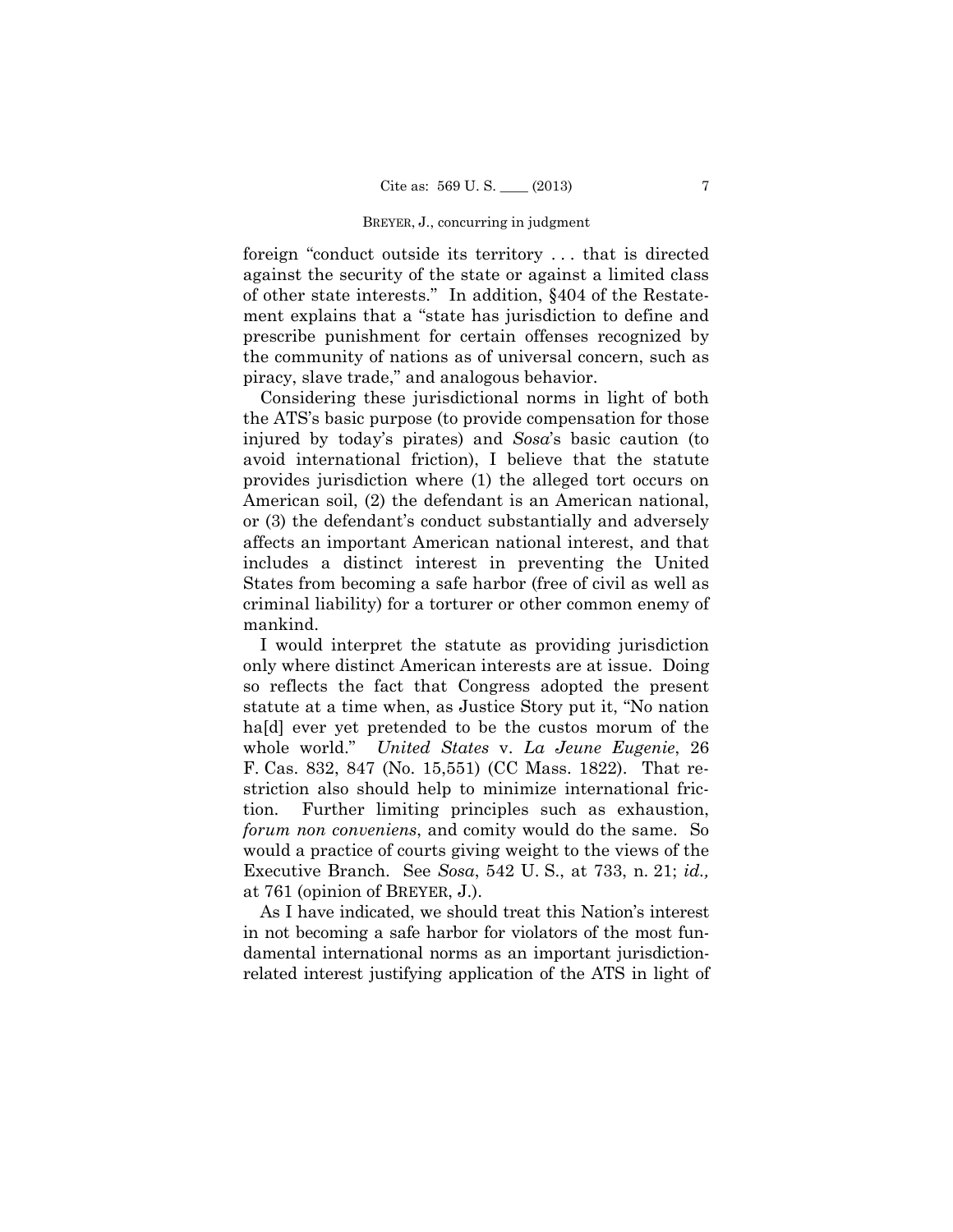history, and purposes suggest that the statute was to be the statute's basic purposes—in particular that of compensating those who have suffered harm at the hands of, *e.g.,*  torturers or other modern pirates. Nothing in the statute or its history suggests that our courts should turn a blind eye to the plight of victims in that "handful of heinous actions." *Tel-Oren* v. *Libyan Arab Republic*, 726 F. 2d 774, 781 (CADC 1984) (Edwards, J., concurring). See generally Leval, The Long Arm of International Law: Giving Victims of Human Rights Abuses Their Day in Court, 92 Foreign Affairs 16 (Mar. / Apr. 2013). To the contrary, the statute's language, a weapon in the "war" against those modern pirates who, by their conduct, have "declar[ed] war against all mankind." 4 Blackstone 71.

International norms have long included a duty not to permit a nation to become a safe harbor for pirates (or their equivalent). See generally A. Bradford, Flying the Black Flag: A Brief History of Piracy 19 (2007) ("Every polis by the sea . . . which was suspected of sponsoring piracy or harboring pirates could be attacked and destroyed by the Athenians"); F. Sanborn, Origins of the Early English Maritime and Commercial Law 313 (1930) ("In 1490 Henry VII made a proclamation against harboring pirates or purchasing goods from them"); N. Risjord, Representative Americans: The Colonists 146 (1981) ("William Markham, Penn's lieutenant governor in the 1690s, was accused of harboring pirates in Philadelphia . . . . Governor Benjamin Fletcher of New York became the target of a royal inquiry after he issued privateering commissions to a band of notorious pirates"); 3 C. Yonge, A Pictorial History of the World's Great Nations 954 (1882) ("[In the early 18th century, t]he government of Connecticut was accused of harboring pirates"); S. Menefee, Piracy, Terrorism, and the Insurgent Passenger: A Historical and Legal Perspective, in Maritime Terrorism and International Law 51 (N. Ronzitti ed. 1990) (quoting the judge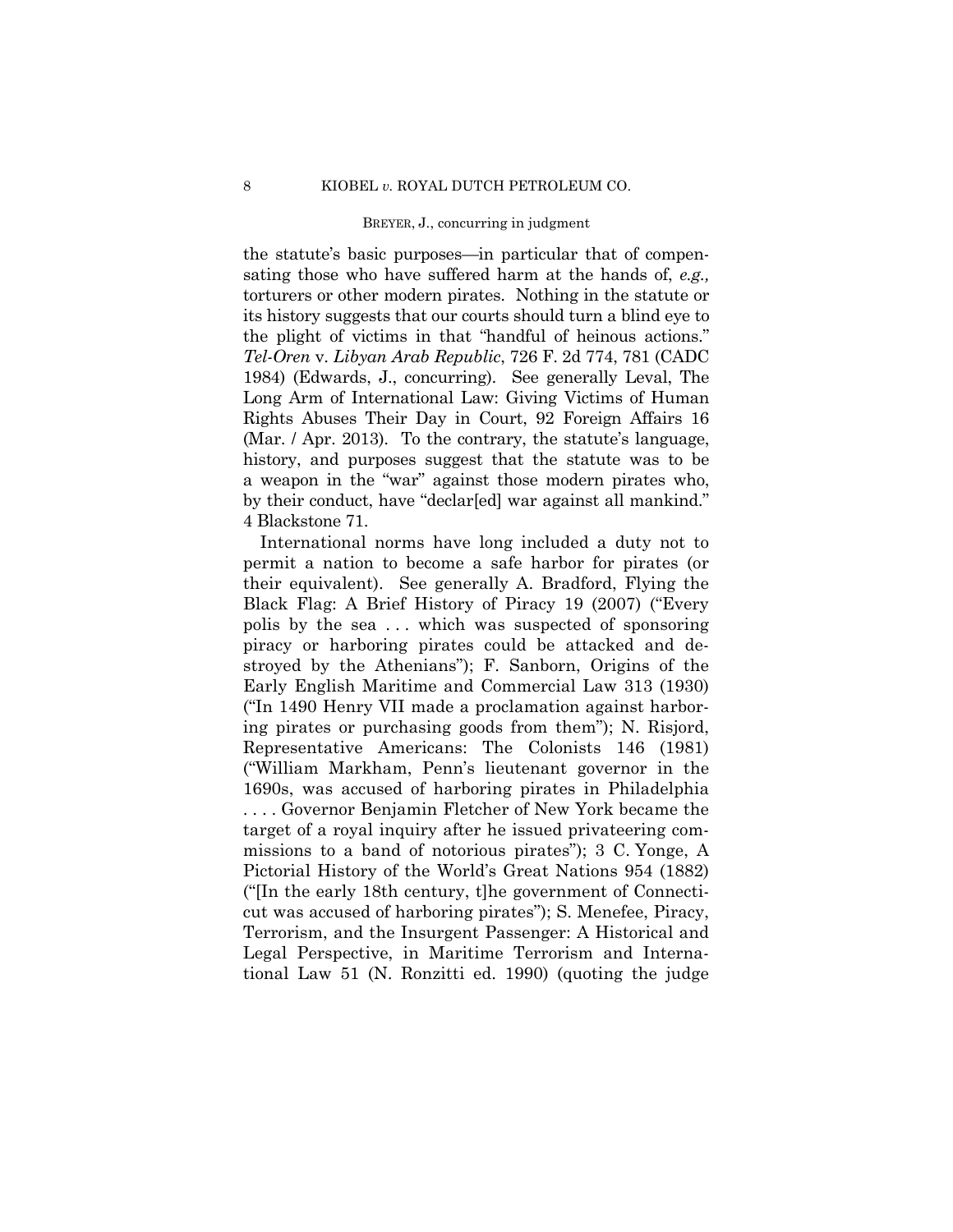who handled the seizure of the *Chesapeake* during the Civil War as stating that " 'piracy *jure gentium* was justiciable by the court of New Brunswick, wherever committed'"); D. Field, Outlines of an International Code 33, Art. 84 (2d ed. 1876) (citing the 1794 treaty between the United States and Great Britain ("*Harboring pirates forbidden.* No nation can receive pirates into its territory, or permit any person within the same to receive, protect, conceal or assist them in any manner; but must punish all persons guilty of such acts")).

 the suit vindicated our Nation's interest in not providing a More recently two lower American courts have, in effect, rested jurisdiction primarily upon that kind of concern. In *Filartiga*, 630 F. 2d 876, an alien plaintiff brought a lawsuit against an alien defendant for damages suffered through acts of torture that the defendant allegedly inflicted in a foreign nation, Paraguay. Neither plaintiff nor defendant was an American national and the actions underlying the lawsuit took place abroad. The defendant, however, "had . . . resided in the United States for more than ninth months" before being sued, having overstayed his visitor's visa. *Id.,* at 878–879. Jurisdiction was deemed proper because the defendant's alleged conduct violated a well-established international law norm, and safe harbor, free of damages claims, for those defendants who commit such conduct.

 In *Marcos*, the plaintiffs were nationals of the Philippines, the defendant was a Philippine national, and the alleged wrongful act, death by torture, took place abroad. *In re Estate of Marcos, Human Rights Litigation*, 25 F. 3d 1467, 1469, 1475 (CA9 1994); *In re Estate of Marcos Human Rights Litigation*, 978 F. 2d 493, 495–496, 500 (CA9 1992). A month before being sued, the defendant, "his family, . . . and others loyal to [him] fled to Hawaii," where the ATS case was heard. *Marcos*, 25 F. 3d, at 1469. As in *Filartiga*, the court found ATS jurisdiction.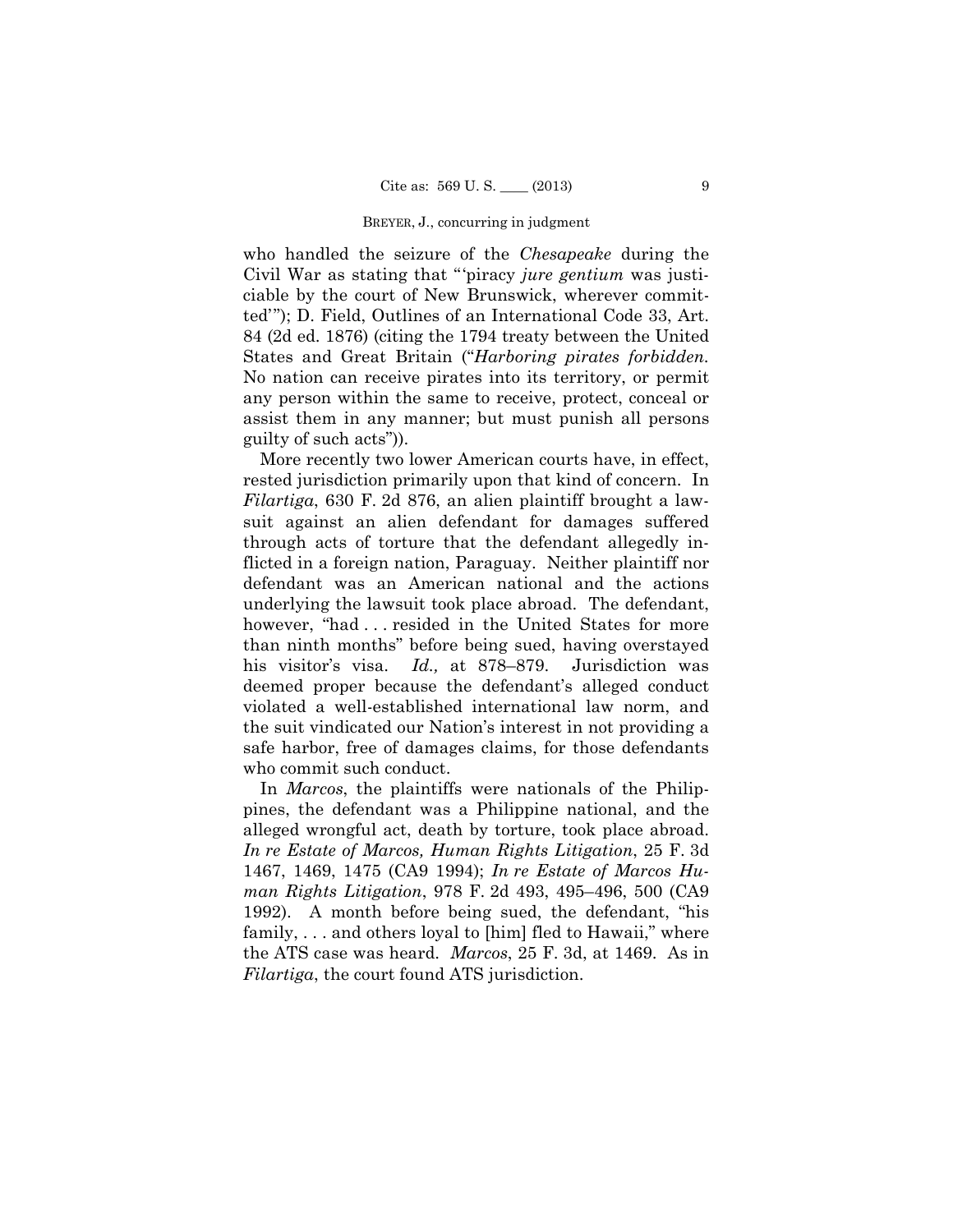And in *Sosa* we referred to both cases with approval, suggesting that the ATS allowed a claim for relief in such circumstances. 542 U. S., at 732. See also *Flomo* v. *Firestone Natural Rubber Co.*, 643 F. 3d 1013, 1025 (CA7 2011) (Posner, J.) ("*Sosa* was a case of nonmaritime extraterritorial conduct yet no Justice suggested that therefore it couldn't be maintained"). Not surprisingly, both before and after *Sosa*, courts have consistently rejected the notion that the ATS is categorically barred from extraterritorial application. See, *e.g.,* 643 F. 3d, at 1025 ("[N]o court to our knowledge has ever held that it doesn't apply extraterritorially"); *Sarei* v. *Rio Tinto, PLC*, 671 F. 3d 736, 747 (CA9 2011) (en banc) ("We therefore conclude that the ATS is not limited to conduct occurring within the United States"); *Doe* v. *Exxon Mobil Corp.*, 654 F. 3d 11, 20 (CADC 2011) ("[W]e hold that there is no extraterritoriality bar").

Application of the statute in the way I have suggested is consistent with international law and foreign practice. Nations have long been obliged not to provide safe harbors for their own nationals who commit such serious crimes abroad. See E. de Vattel, Law of Nations, Book II, p. 163 (§76) ("pretty generally observed" practice in "respect to great crimes, which are equally contrary to the laws and safety of all nations," that a sovereign should not "suffer his subjects to molest the subjects of other states, or to do them an injury," but should "compel the transgressor to make reparation for the damage or injury," or be "deliver[ed] . . . up to the offended state, to be there brought to justice").

Many countries permit foreign plaintiffs to bring suits against their own nationals based on unlawful conduct that took place abroad. See, *e.g.,* Brief for Government of the Kingdom of the Netherlands et al. as *Amici Curiae* 19– 23 (hereinafter Netherlands Brief) (citing *inter alia Guerrero* v. *Monterrico Metals PLc* [2009] EWHC (QB) 2475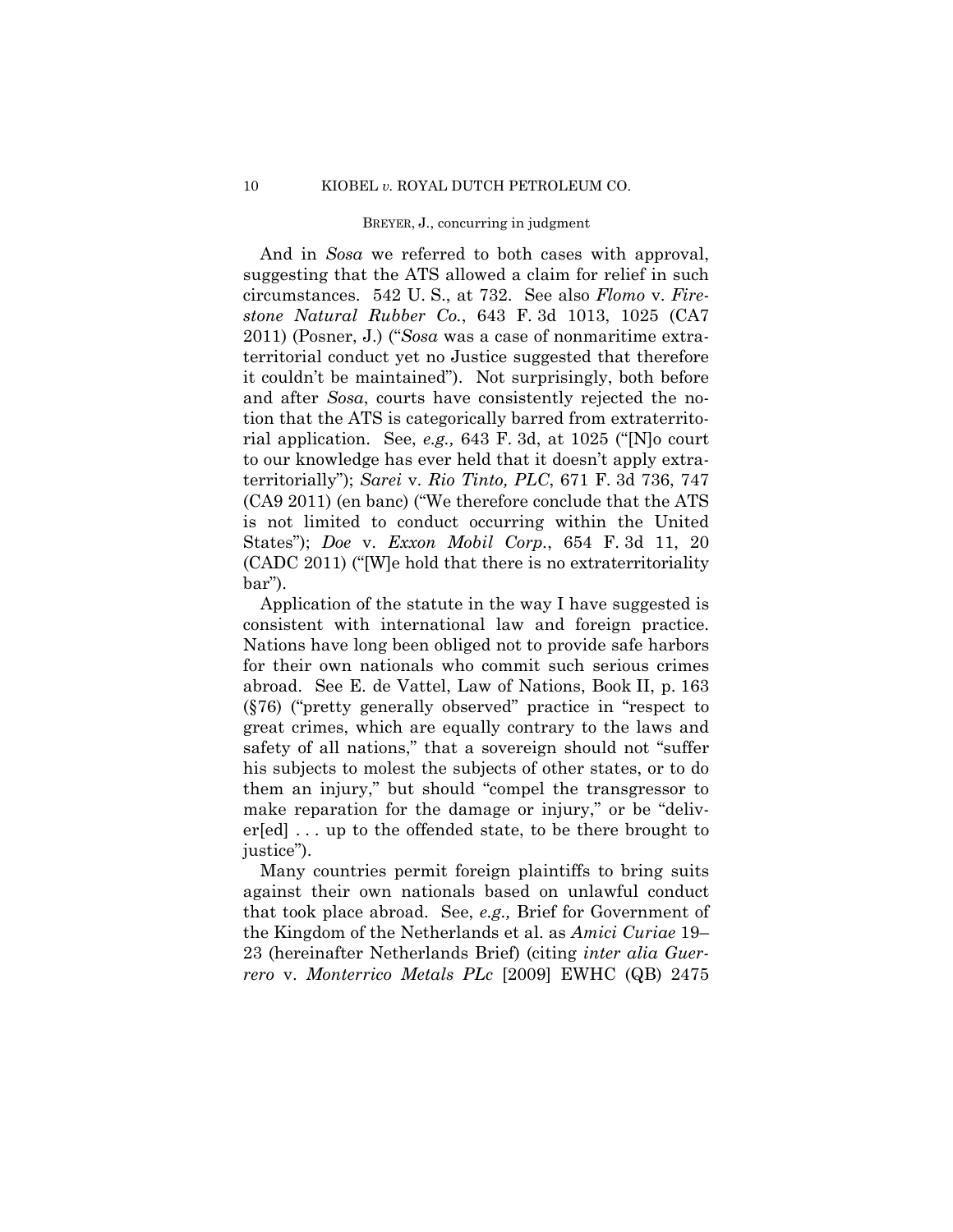(Eng.) (attacking conduct of U. K. companies in Peru); *Lubbe and Others* v. *Cape PLc* [2000] UKHL 41 (attacking conduct of U. K. companies in South Africa); *Rb. Gravenhage* [Court of the Hague], 30 December 2009, JOR 2010, 41 m.nt. Mr. RGJ de Haan (Oguro/Royal Dutch Shell PLC) (Neth.) (attacking conduct of Dutch respondent in Nigeria)). See also Brief for European Commission as *Amicus Curiae* 11 (It is "uncontroversial" that the "United States may . . . exercise jurisdiction over ATS claims involving conduct committed by its own nationals within the territory of another sovereign, consistent with international law").

 Other countries permit some form of lawsuit brought by a foreign national against a foreign national, based upon conduct taking place abroad and seeking damages. Certain countries, which find "universal" criminal "jurisdiction" to try perpetrators of particularly heinous crimes such as piracy and genocide, see Restatement §404, also permit private persons injured by that conduct to pursue *"actions civiles*," seeking civil damages in the criminal proceeding. Thompson, Ramasastry, & Taylor, Translating *Unocal*: The Expanding Web of Liability for Business Entities Implicated in International Crimes, 40 Geo. Wash. Int'l L. Rev. 841, 886 (2009). See, *e.g., Ely Ould Dah* v. *France*, App. No. 13113/03 (Eur. Ct. H. R.; Mar 30, 2009), 48 Int'l Legal Materials 884; Metcalf, Reparations for Displaced Torture Victims, 19 Cardozo J. Int'l & Comp. L. 451, 468–470 (2011). Moreover, the United Kingdom and the Netherlands, while not authorizing such damages actions themselves, tell us that they would have no objection to the exercise of American jurisdiction in cases such as *Filartiga* and *Marcos.* Netherlands Brief 15–16, and n. 23.

 At the same time the Senate has consented to treaties obliging the United States to find and punish foreign perpetrators of serious crimes committed against foreign persons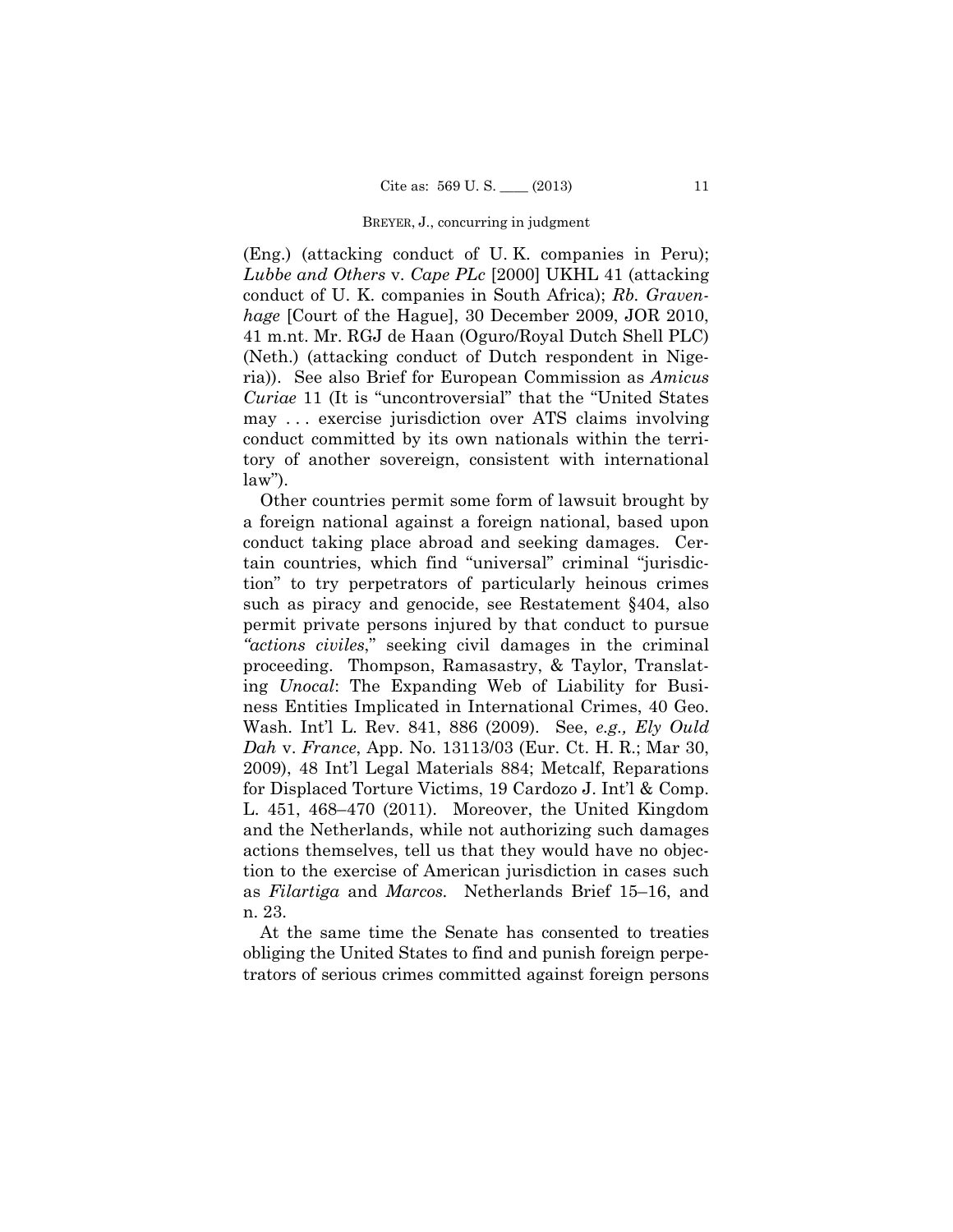abroad. See Convention on the Prevention and Punishment of Crimes Against Internationally Protected Persons, Including Diplomatic Agents, Dec. 28, 1973, 28 U. S. T. 1975, T. I. A. S. No. 8532; Convention for the Suppression of Unlawful Acts Against the Safety of Civil Aviation, Sept. 23, 1971, 24 U. S. T. 565, T. I. A. S. No. 7570; Convention for the Suppression of Unlawful Seizure of Aircraft, Dec. 16, 1970, 22 U. S. T. 1641, T. I. A. S. No. 7192; Restatement §404 Reporters' Note 1, at 257 ("These agreements include an obligation on the parties to punish or extradite offenders, even when the offense was not committed within their territory or by a national"). See also International Convention for the Protection of All Persons from Enforced Disappearance, Art. 9(2) (2006) (state parties must take measures to establish jurisdiction "when the alleged offender is present in any territory under its jurisdiction, unless it extradites or surrenders him or her"); http://www.unhcr.org/refworld/docid/47fdfaeb0.pdf (as visited Apr.1, 2013, and available in Clerk of Court's case file); Convention Against Torture and Other Cruel, Inhuman or Degrading Treatment of Punishment, Dec. 10, 1984, 1465 U. N. T. S. 85, Arts. 5(2), 7(1) (similar); Geneva Convention (III) Relative to the Treatment of Prisoners of War, Art. 129, Aug. 12, 1949, [1955] 6 U. S. T. 3316, T. I. A. S. No. 3364 (signatories must "search for persons alleged to have committed, or to have ordered to be committed, such grave breaches, and shall bring such persons, regardless of their nationality, before its own courts" or "hand such persons over for trial").

And Congress has sometimes authorized civil damages in such cases. See generally note following 28 U. S. C. §1350 (Torture Victim Protection Act of 1991 (TVPA) (private damages action for torture or extrajudicial killing committed under authority of a foreign nation)); S. Rep. No. 102–249, p. 4 (1991) (ATS "should not be replaced" by TVPA); H. R. Rep. No. 102–367, pt. 1, p. 4 (TVPA intended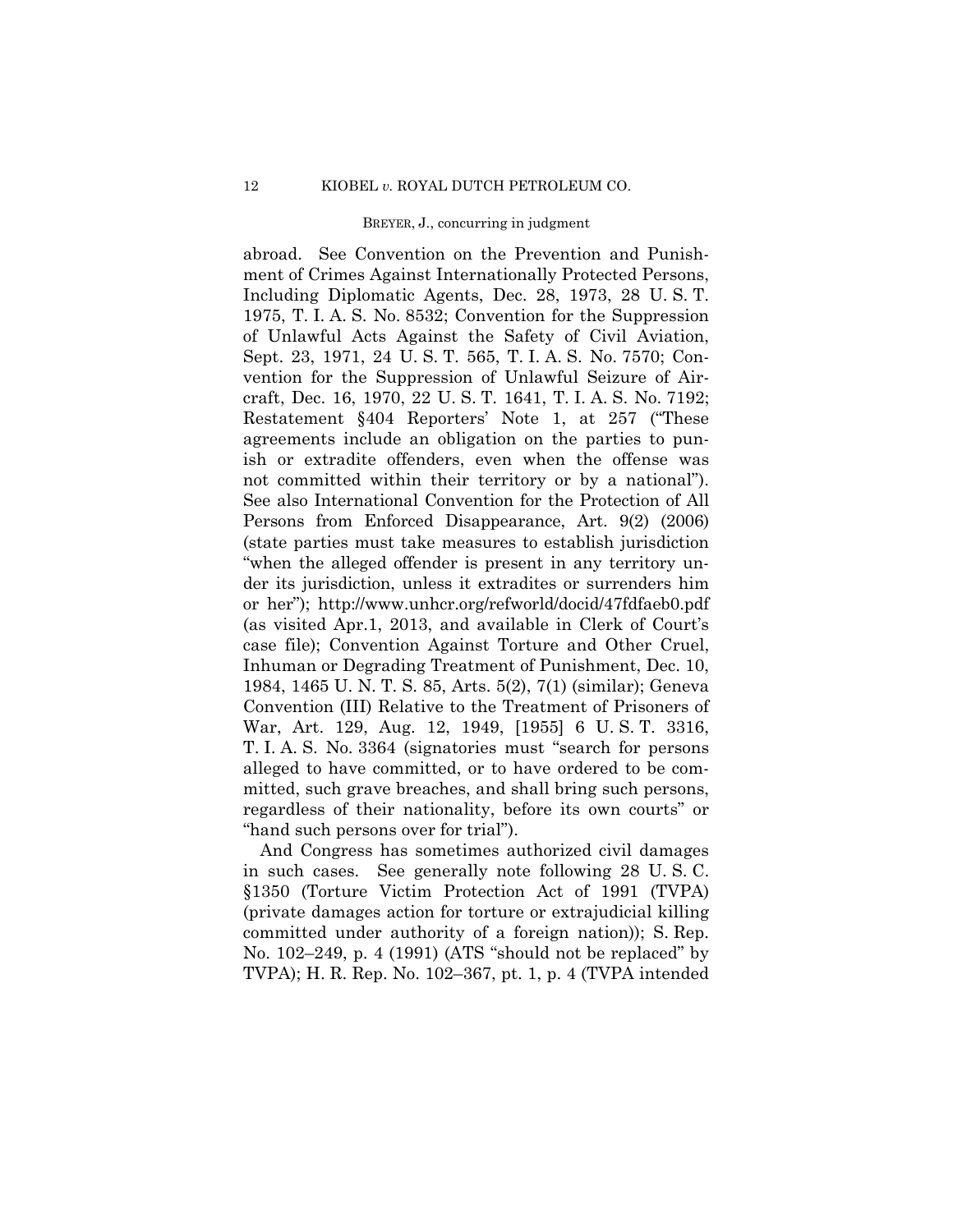to "enhance the remedy already available under" the ATS). But cf. *Mohamad v. Palestinian Authority*, 566 U.S. (2012) (TVPA allows suits against only natural persons).

Congress, while aware of the award of civil damages under the ATS—including cases such as *Filartiga* with foreign plaintiffs, defendants, and conduct—has not sought to limit the statute's jurisdictional or substantive reach. Rather, Congress has enacted other statutes, and not only criminal statutes, that allow the United States to prosecute (or allow victims to obtain damages from) foreign persons who injure foreign victims by committing abroad torture, genocide, and other heinous acts. See, *e.g.*, 18 U. S. C. §2340A(b)(2) (authorizing prosecution of torturers if "the alleged offender is present in the United States, irrespective of the nationality of the victim or alleged offender"); §1091(e)(2)(D) (2006 ed., Supp. V) (genocide prosecution authorized when, "regardless of where the offense is committed, the alleged offender is ... present in the United States"); note following 28 U. S. C. §1350, §2(a) (private right of action on behalf of individuals harmed by an act of torture or extrajudicial killing committed "under actual or apparent authority, or color of law, of any foreign nation"). See also S. Rep. No. 102–249, *supra*, at 3–4 (purpose to "mak[e] sure that torturers and death squads will no longer have a safe haven in the United States," by "providing a civil cause of action in U. S. courts for torture committed abroad").

Thus, the jurisdictional approach that I would use is analogous to, and consistent with, the approaches of a number of other nations. It is consistent with the approaches set forth in the Restatement. Its insistence upon the presence of some distinct American interest, its reliance upon courts also invoking other related doctrines such as comity, exhaustion, and *forum non conveniens*, along with its dependence (for its workability) upon courts obtaining, and paying particular attention to, the views of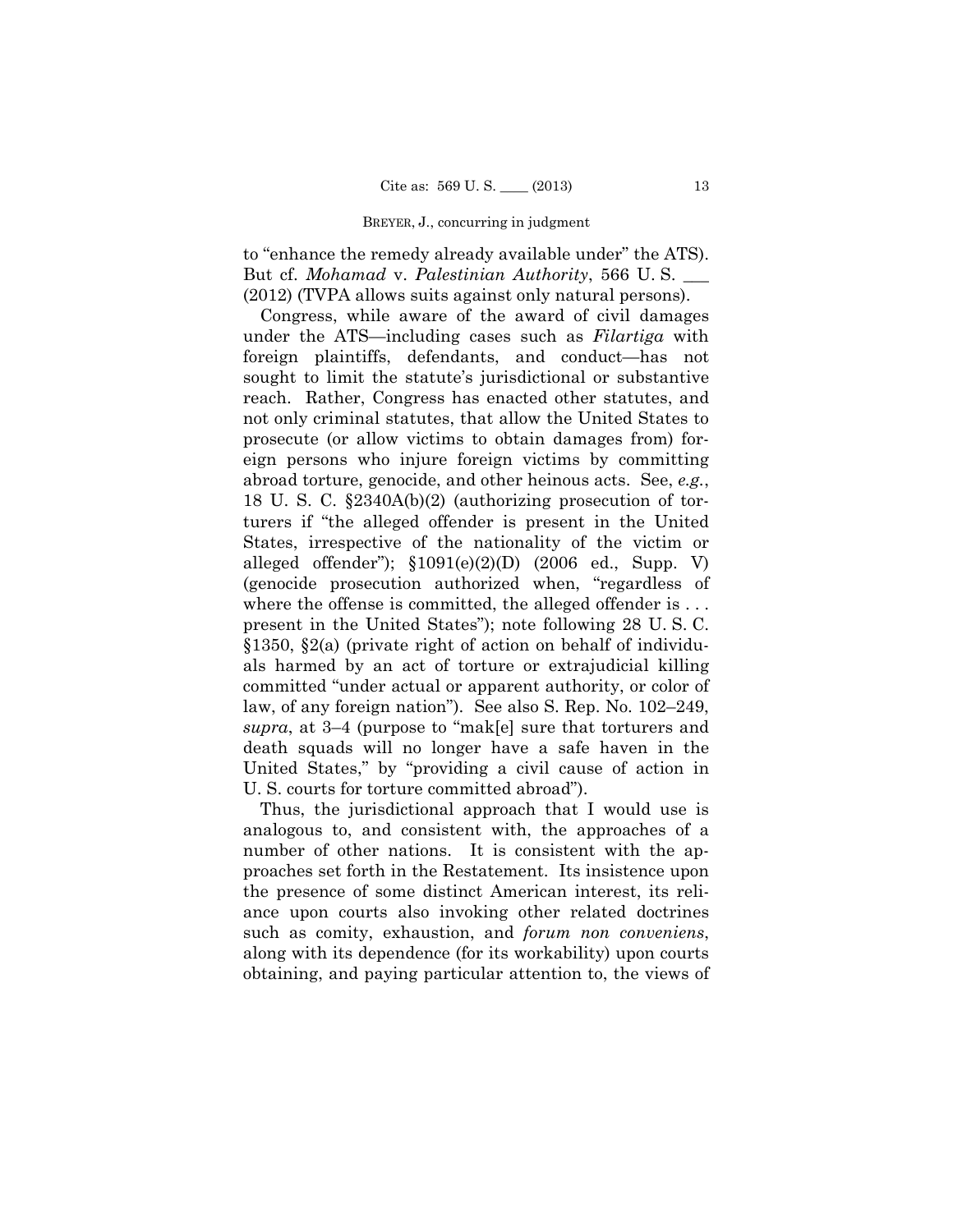the Executive Branch, all should obviate the majority's concern that our jurisdictional example would lead "other nations, also applying the law of nations," to "hale our citizens into their courts for alleged violations of the law of nations occurring in the United States, or anywhere else in the world." *Ante,* at 13.

Most importantly, this jurisdictional view is consistent with the substantive view of the statute that we took in *Sosa*. This approach would avoid placing the statute's jurisdictional scope at odds with its substantive objectives, holding out "the word of promise" of compensation for victims of the torturer, while "break[ing] it to the hope."

III

Applying these jurisdictional principles to this case, however, I agree with the Court that jurisdiction does not lie. The defendants are two foreign corporations. Their shares, like those of many foreign corporations, are traded on the New York Stock Exchange. Their only presence in the United States consists of an office in New York City (actually owned by a separate but affiliated company) that helps to explain their business to potential investors. See Supp. Brief for Petitioners 4, n. 3 (citing *Wiwa* v. *Royal Dutch Petroleum Co.*, 226 F. 3d 88, 94 (CA2 2000)); App. 55. The plaintiffs are not United States nationals but nationals of other nations. The conduct at issue took place abroad. And the plaintiffs allege, not that the defendants directly engaged in acts of torture, genocide, or the equivalent, but that they helped others (who are not American nationals) to do so.

Under these circumstances, even if the New York office were a sufficient basis for asserting general jurisdiction, but see *Goodyear Dunlop Tires Operations, S. A.* v. *Brown*, 564 U. S. \_\_\_ (2011), it would be farfetched to believe, based solely upon the defendants' minimal and indirect American presence, that this legal action helps to vindi-